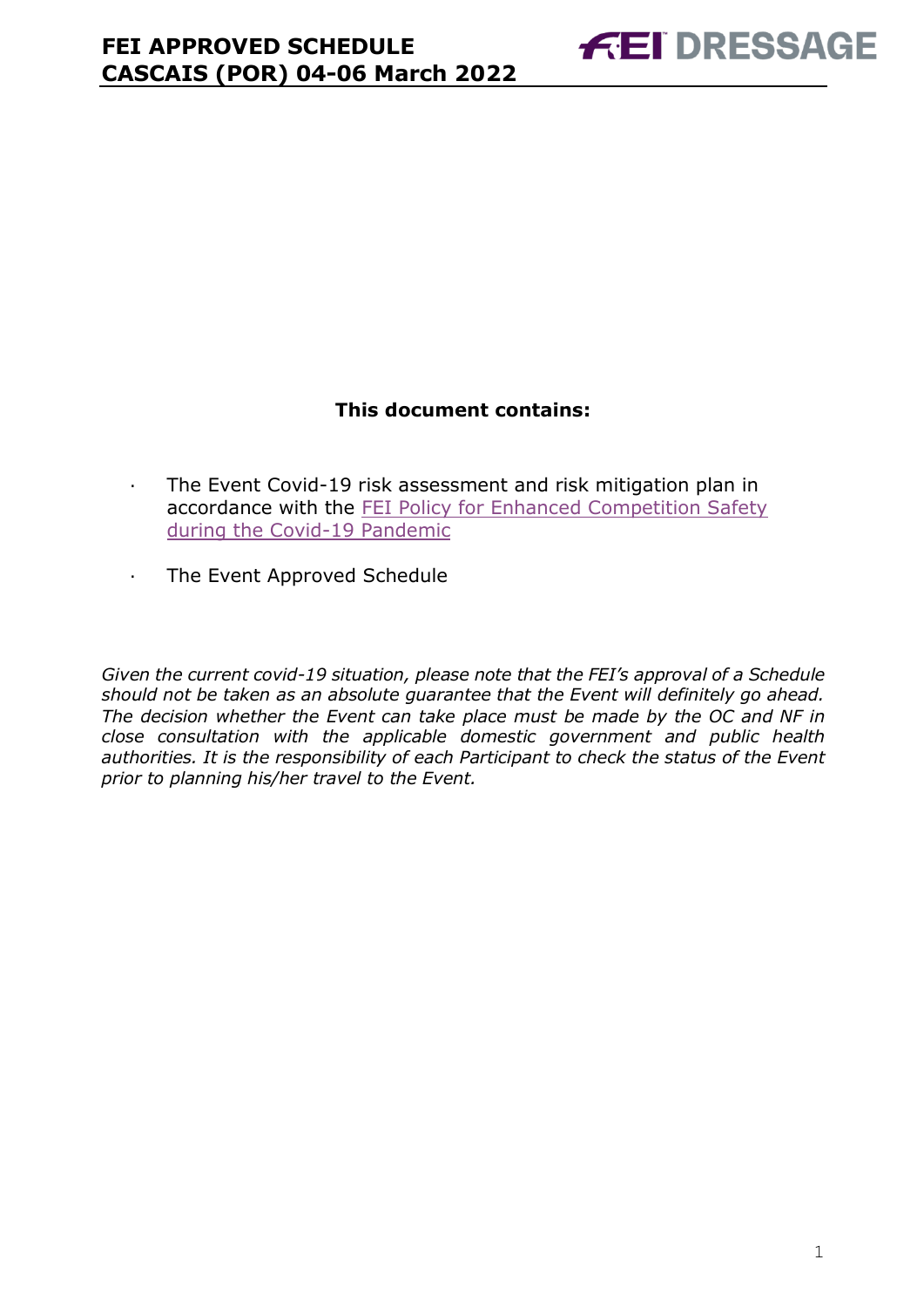# **I. DENOMINATION OF EVENT**

| <b>VENUE:</b>                                                                      |                                                                    | <b>CASCAIS</b>                                              |                                          |                                     |         |
|------------------------------------------------------------------------------------|--------------------------------------------------------------------|-------------------------------------------------------------|------------------------------------------|-------------------------------------|---------|
| DATE:                                                                              |                                                                    | 04-06 March 2022                                            |                                          |                                     |         |
| NF:                                                                                |                                                                    | <b>PORTUGAL</b>                                             |                                          |                                     |         |
| Indoor:                                                                            |                                                                    | Outdoor:                                                    | $\boxtimes$                              |                                     |         |
| $CDI1*$<br>$CDIO2*$<br><b>CDIJ</b><br><b>CDIOJ</b><br><b>CDIAm</b><br>Championship | $CDI2*$<br>$CDIO3*$<br><b>CDIY</b><br><b>CDIOY</b><br><b>CDIYH</b> | $CDI3*$<br>$CDIO4*$<br><b>CDIP</b><br><b>CDIOP</b><br>Games | $CDI4*$<br>$CDIO5*$<br>CDIU25<br>CDIOU25 | $CDI5*$<br>$-NC$<br>CDICh<br>CDIOCh | $CDI-W$ |

# <span id="page-1-0"></span>**II. GENERAL CONDITIONS**

- FEI Statutes, 24<sup>th</sup> edition, effective 17 November 2021.
- FEI General Regulations, 24<sup>th</sup> edition, 1<sup>st</sup> January 2020, updates effective 1<sup>st</sup> January 2022.
- FEI Veterinary Regulations,  $14<sup>th</sup>$  edition, effective  $1<sup>st</sup>$  January 2018, updates effective 1<sup>st</sup> January 2022.
- **- FEI Dressage Rules (25 th edition, effective 1st January 2014, including updates 1 st January 2022) and if applicable the FEI Dressage World CupTM Rules 2021/2022 and 2022/2023 and FEI Dressage Nations CupTM Rules 2022.**
- Equine Anti-Doping and Controlled Medication Regulations (EADCMR), 3rd Edition, effective 1<sup>st</sup> January 2021.
- FEI Anti-Doping Rules for Human Athletes (ADRHA), based upon the 2021 WADA Code, effective  $1<sup>st</sup>$  January 2021.
- The FEI Policy for Enhanced Competition Safety during the Covid-19 Pandemic, effective as of 1 July 2020 and until further notice.
- Given the current Covid-19 situation, please note that the FEI's approval of a Schedule should not be taken as an absolute guarantee that the Event will definitely go ahead. The decision whether the Event can take place must be made by the OC and NF in close consultation with the applicable domestic government and public health authorities. It is the responsibility of each Participant to check the status of the Event prior to planning their travel to the Event.
- All subsequent published revisions, the provisions of which will take precedence.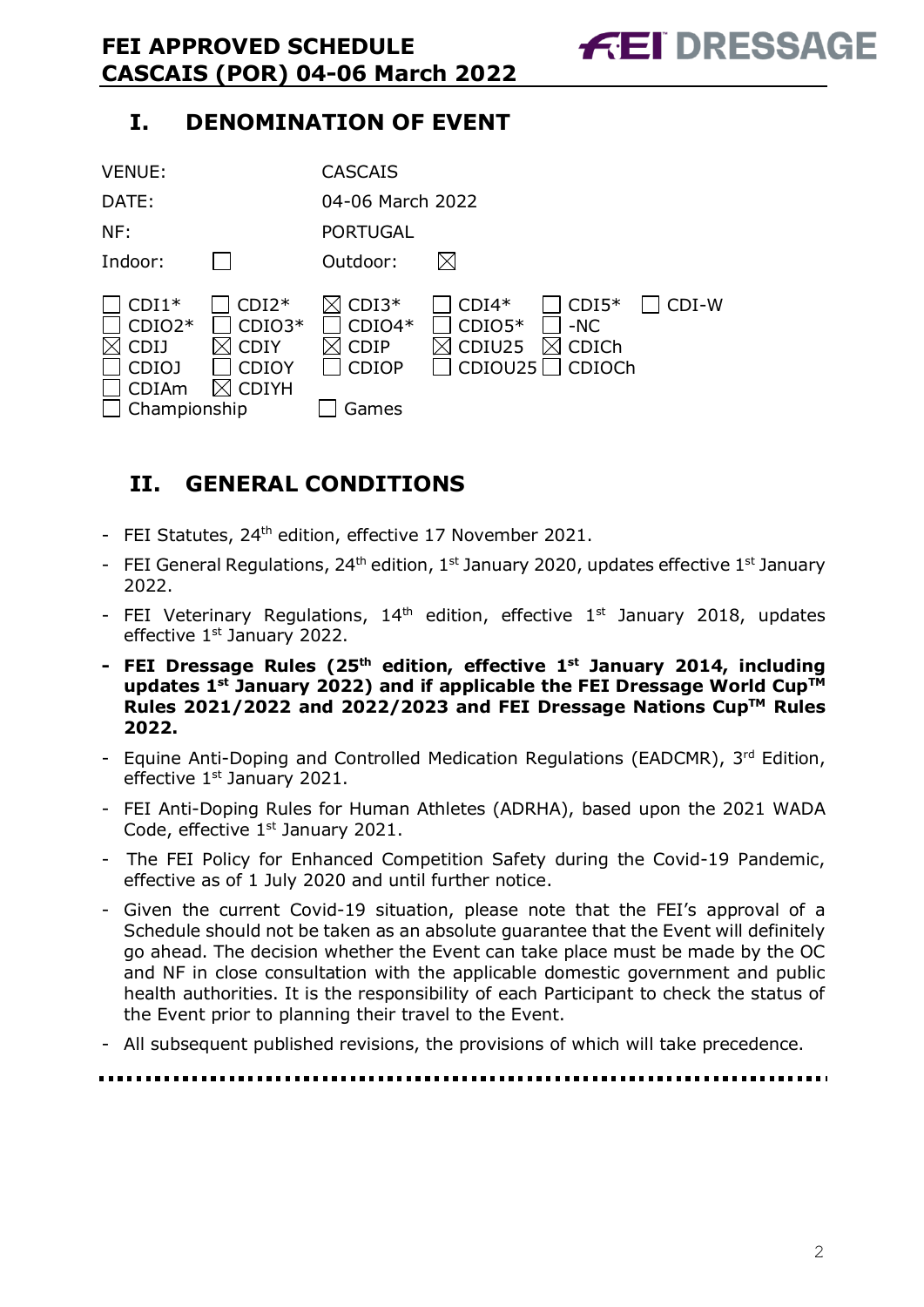Approved by the FEI, Lausanne, on 06/01/2022. Updated 23/02/2022.

۴

Bettina De Rham. FEI Dressage Director.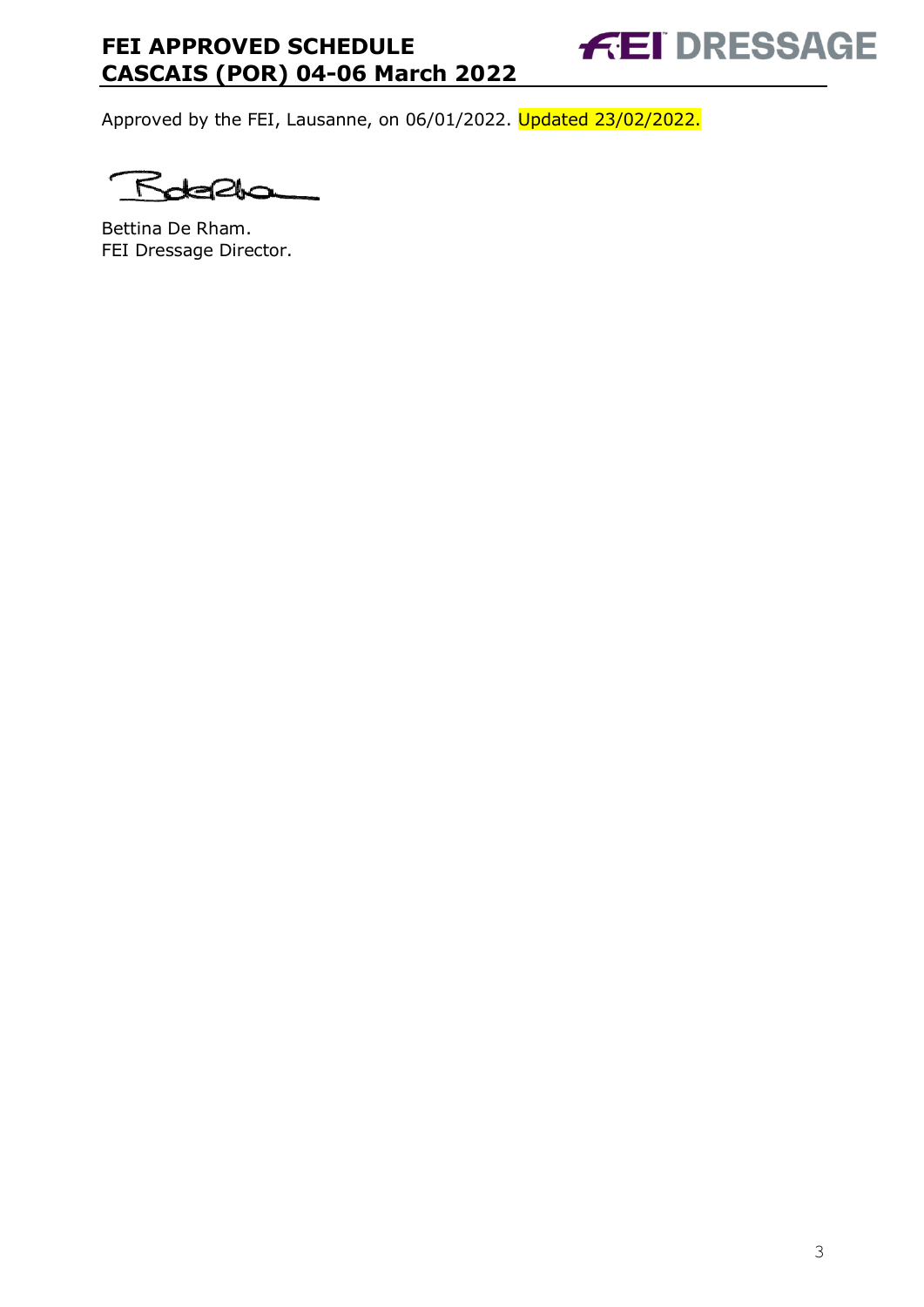# **TABLE OF CONTENTS**

FEI APPROVED SCHEDULE

**CASCAIS (POR) 04-06 March 2022** 

| II.                        |                                                                                                                             |
|----------------------------|-----------------------------------------------------------------------------------------------------------------------------|
|                            | III. THE FEI CODE OF CONDUCT FOR THE WELFARE OF THE HORSE 6                                                                 |
| IV.<br>1.<br>2.<br>3.      |                                                                                                                             |
| $V_{\cdot}$                |                                                                                                                             |
|                            |                                                                                                                             |
| 1.<br>4.                   | 2.<br>ADDITIONAL FEES/CHARGES BY ORGANISING COMMITTEE: 12<br>3.<br>DEGREE OF DIFFICULTY - FLOORPLAN GRAND PRIX FREESTYLE 12 |
|                            |                                                                                                                             |
|                            |                                                                                                                             |
| 2.                         |                                                                                                                             |
| XI.<br>1.<br>2.            | LOGISTICAL/ADMINISTRATIVE/TECHNICAL INFORMATION. 21                                                                         |
| 3.<br>4.<br>5.<br>6.<br>7. |                                                                                                                             |
| 8.<br>9.<br>10.<br>11.     |                                                                                                                             |
| 12.<br>13.<br>14.          |                                                                                                                             |
| 15.                        |                                                                                                                             |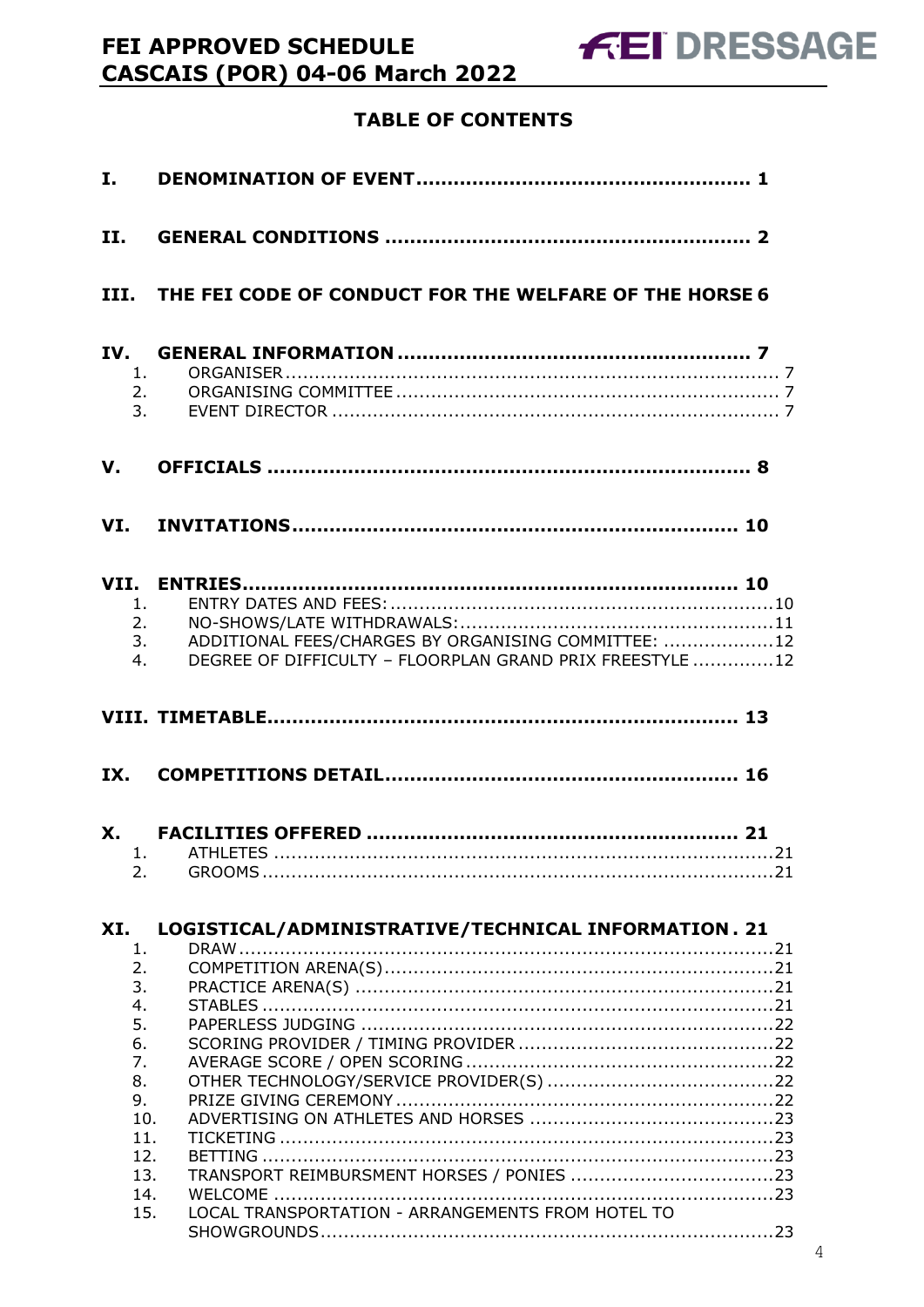| 16. ENTRY RIGHT TO SHOWGROUNDS/ACCREDITED PERSONS |                             |
|---------------------------------------------------|-----------------------------|
|                                                   |                             |
|                                                   |                             |
|                                                   | 2.                          |
|                                                   | $\overline{\phantom{a}}$ 3. |
|                                                   | 4.                          |
|                                                   | 5.                          |
|                                                   |                             |

| 7. | VENUE ARRIVAL INFORMATION & FITNESS TO COMPETE 25      |  |
|----|--------------------------------------------------------|--|
| 8. | EQUINE ANTI-DOPING AND CONTROLLED MEDICATION PROGRAMME |  |
|    |                                                        |  |

|    | 1. THE FEI POLICY FOR ENHANCED COMPETITION SAFETY DURING THE |  |
|----|--------------------------------------------------------------|--|
|    |                                                              |  |
| 2. |                                                              |  |
| 3. |                                                              |  |
| 4. |                                                              |  |
| 5. |                                                              |  |
| 6. | ADDITIONAL INFORMATION FROM THE ORGANISER 30                 |  |
|    |                                                              |  |

| XV. |  |
|-----|--|
|     |  |
|     |  |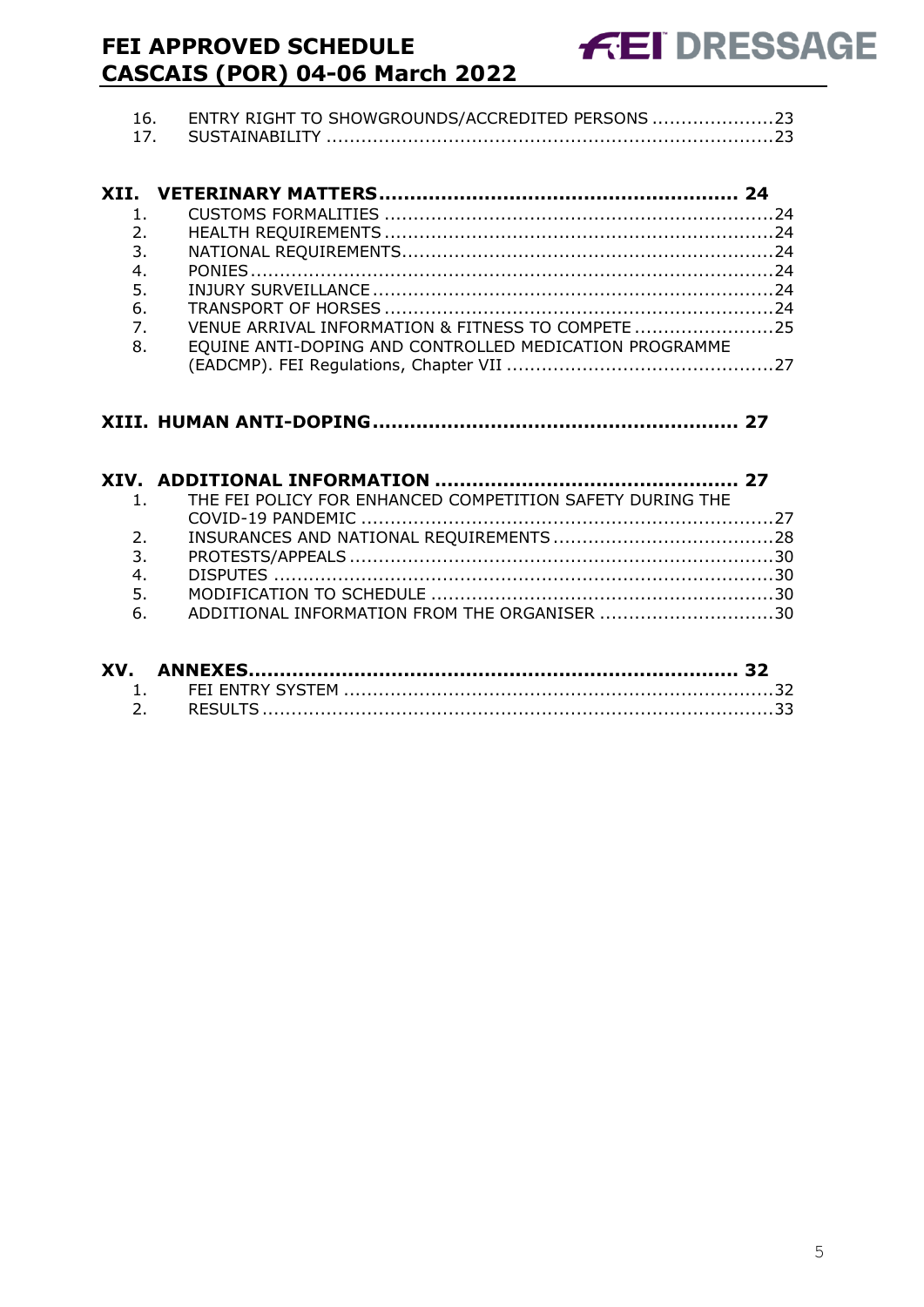# <span id="page-5-0"></span>**III. THE FEI CODE OF CONDUCT FOR THE WELFARE OF THE HORSE**

The Fédération Equestre Internationale (FEI) expects all those involved in international equestrian sport to adhere to the FEI's Code of Conduct and to acknowledge and accept that at all times the welfare of the horse must be paramount and must never be subordinated to competitive or commercial influences.

- 1. At all stages during the preparation and training of competition horses, welfare must take precedence over all other demands. This includes good horse management, training methods, farriery and tack, and transportation.
- 2. Horses and athletes must be fit, competent and in good health before they are allowed to compete. This encompasses medication use, surgical procedures that threaten welfare or safety, pregnancy in mares and the misuse of aids.
- 3. Events must not prejudice horse welfare. This involves paying careful attention to the competition areas, ground surfaces, weather conditions, stabling, site safety and fitness of the horse for onward travel after the event.
- 4. Every effort must be made to ensure that horses receive proper attention after they have competed and that they are treated humanely when their competition careers are over. This covers proper veterinary care, competition injuries, euthanasia and retirement.
- 5. The FEI urges all involved with the sport to attain the highest levels of education in their areas of expertise.

A full copy of this Code can be obtained from the Fédération Equestre Internationale, Chemin de la Joliette 8, CH-1006 Lausanne, Switzerland. Telephone: +41 21 310 47 47. The Code is available in English. The Code is also available on the FEI's website: <http://inside.fei.org/>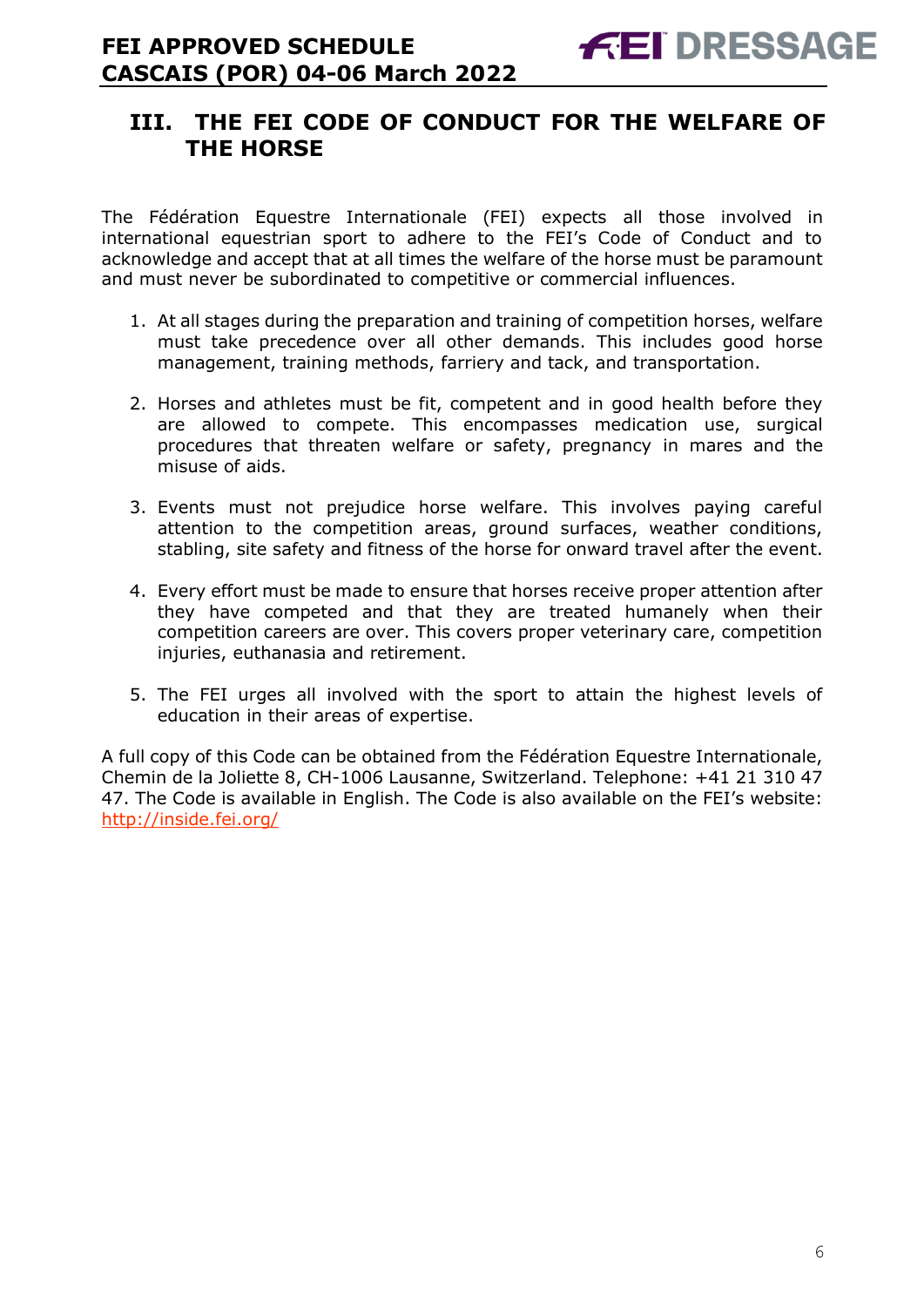# <span id="page-6-0"></span>**IV. GENERAL INFORMATION**

#### <span id="page-6-1"></span>**1.ORGANISER**

| Name:      | CENTRO HIPICO DA COSTA DO ESTORIL                        |
|------------|----------------------------------------------------------|
| Address:   | Avenida da Charneca, no. 186, 2750-530 Cascais, Portugal |
| Telephone: | +351 917328170 (Cell.), +351 214872064                   |
| Email:     | geral@centrohipicocostaestoril.com                       |
| Website:   | http://www.centrohipicocostaestoril.com/                 |

#### Contact Details Show Ground:

| Address:                | Avenida da Charneca no. 186, 2750-530 Cascais, Portugal |
|-------------------------|---------------------------------------------------------|
| Telephone:              | +351 917328170 (Cell.)                                  |
| <b>GPS Coordinates:</b> | N 38º 44' 02" - W 9º 26' 58"                            |

Accessibility details (directions by road, nearest airport/train station):

Take the A5 direction CASCAIS, leave to the right at exit 12 Malveira - Cabo da Roca - Guincho, continue straight ahead on Estrada da Malveira for about 1,5 km and showground will be on your left. Nearest Airport: LISBON / Nearest train station: CASCAIS

#### <span id="page-6-2"></span>**2.ORGANISING COMMITTEE**

Honorary President: Dr. Carlos Carreiras, Mayor of the municipality of CASCAIS President of the event: Adele Gambini

Show Secretary: Marisa Raio Press Officer: Marisa Raio

#### <span id="page-6-3"></span>**3.EVENT DIRECTOR**

| Name:      | <b>Colonel Manuel Teles Grilo</b>                       |
|------------|---------------------------------------------------------|
| Address:   | Avenida da Charneca no. 186, 2750-530 Cascais, Portugal |
| Telephone: | +351 214872064                                          |
| Mobile:    | +351 969 069 548 (Cell.)                                |
| Email:     | manueltg222@gmail.com                                   |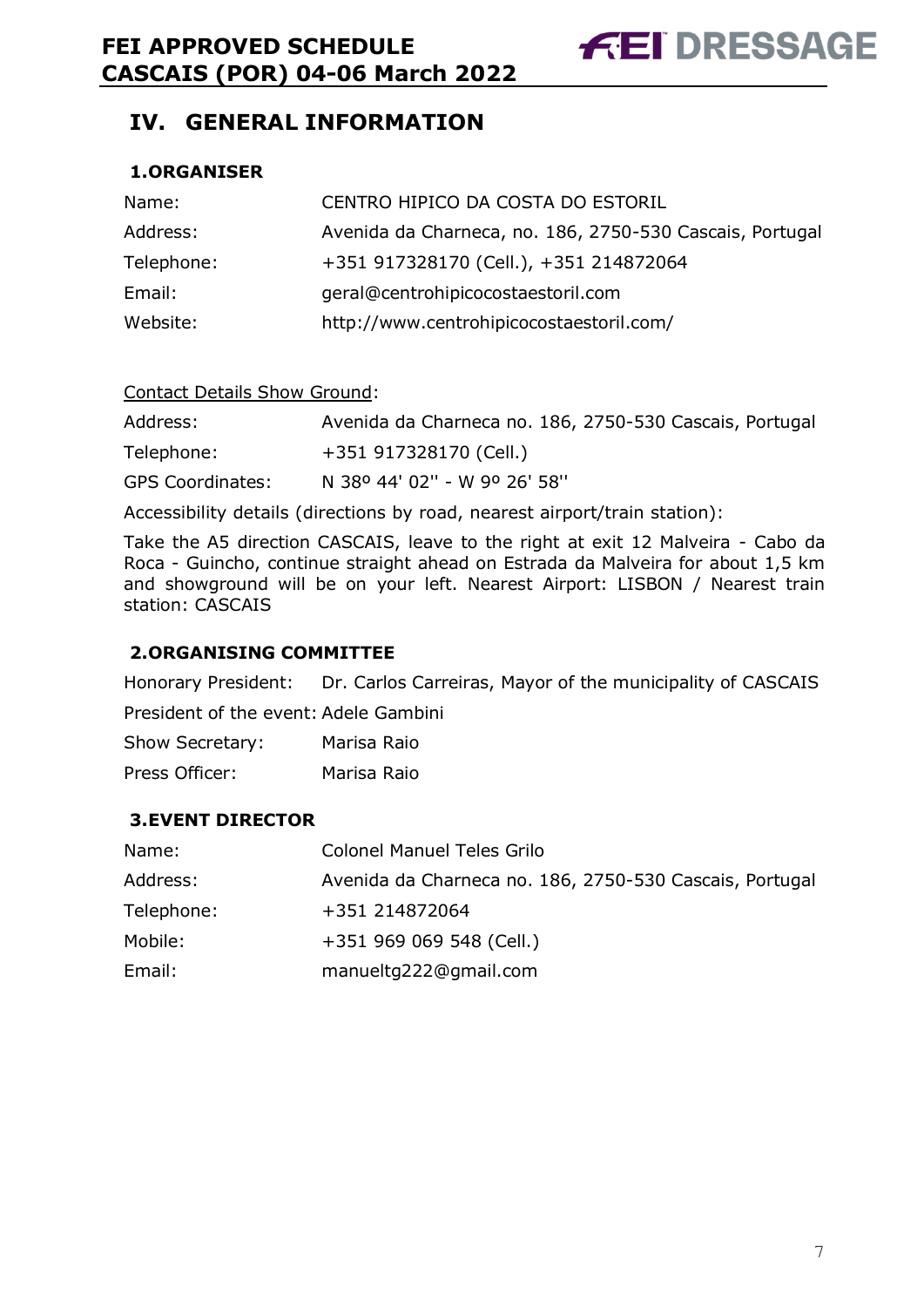# **V. OFFICIALS**

Please note that the schedule has been approved under the provision that all appointed Officials have successfully passed the on-line FEI Competency Evaluation Test.

**FEI DRESSAGE** 

<span id="page-7-0"></span>

| Ref.                    | <b>Panel</b>                                           | <b>Function</b>                                               | <b>FEI ID</b> | <b>Name</b>                         | <b>NF</b>  | <b>Level</b>   | <b>Contact Email</b>                                 |
|-------------------------|--------------------------------------------------------|---------------------------------------------------------------|---------------|-------------------------------------|------------|----------------|------------------------------------------------------|
|                         |                                                        | Ground Jury President                                         | 10052580      | Carlos Lucas LOPES                  | <b>POR</b> | $4*/YH$        | carlos@carloslucaslopes.com                          |
|                         |                                                        | Ground Jury Member                                            | 10023389      | Alban TISSOT                        | <b>FRA</b> | $4*/YH$        | alban.tissot@orange.fr                               |
|                         |                                                        | Ground Jury Member                                            | 10184209      | Claudia MATOS                       | <b>POR</b> | $3*$           | cem@advlex.pt                                        |
| 1                       | Ground Jury                                            | Ground Jury Member                                            | 10050045      | Mary A. ROBINS                      | <b>NZL</b> | $4*$           | maryruk@aol.com                                      |
|                         |                                                        | Ground Jury Member                                            | 10147117      | Agnieszka MAJEWSKA                  | POL        | $4*/YH$        | agnes390@wp.pl                                       |
|                         |                                                        | Ground Jury Member                                            | 10051974      | <b>Elke EBERT</b>                   | <b>GER</b> | $5*/YH$        | ebert.e@berlin.de                                    |
|                         |                                                        | Foreign Judge                                                 | 10050422      | Vincenzo TRUPPA                     | ITA        | $5*/YH$        | etruppa@studiotruppa.com                             |
| $\overline{\mathbf{2}}$ | Foreign Technical Delegate                             | Foreign Technical Delegate                                    |               |                                     |            |                |                                                      |
| 3                       | Chief Steward                                          | <b>Chief Steward</b>                                          | 10159463      | Bruno CASEIRÃO                      | <b>POR</b> | $\overline{2}$ | bruno.caseirao@gmail.com                             |
|                         |                                                        | <b>Assistant Steward</b>                                      | 10159460      | Andre MARTINS<br><b>SANTOS</b>      | <b>POR</b> | $\overline{2}$ | martins228@hotmail.com                               |
|                         | <b>Assistant Stewards</b>                              | Assistant Steward                                             | 10063553      | Armindo CAIXINHA                    | <b>POR</b> | $\overline{2}$ | antonio-caixinha@hotmail.com                         |
| 4                       |                                                        | <b>Assistant Steward</b>                                      | 10159462      | Luis Manuel MARIANO<br><b>GOMES</b> | <b>POR</b> | $\overline{2}$ | Luismarianogomes@gmail.com                           |
|                         |                                                        | <b>Assistant Steward</b>                                      |               |                                     |            |                |                                                      |
|                         | FEI Veterinary Delegate                                | Veterinary Delegate                                           | 10053600      | João Pedro DA COSTA<br>PEREIRA      | <b>POR</b> | 3              | geral@centrohipicocostaestoril.com                   |
|                         |                                                        | Additional Veterinary Delegate                                |               |                                     |            |                |                                                      |
| 5                       |                                                        | Veterinary Commission President                               |               |                                     |            |                |                                                      |
|                         | FEI Veterinary Commission                              | Foreign Veterinary Delegate                                   |               |                                     |            |                |                                                      |
|                         |                                                        | Veterinary Commission Member                                  |               |                                     |            |                |                                                      |
|                         |                                                        | Veterinary Services Manager                                   | 10186147      | Marta GARIN                         | <b>POR</b> |                | martagarin @hotmail.com                              |
| 6                       | Veterinary Services Manager<br>/ Treating Veterinarian | Permitted Treating Veterinarian<br>(one for every 200 horses) | 10186147      | Marta GARIN                         | <b>POR</b> |                | martagarin @hotmail.com                              |
|                         |                                                        | Permitted Treating Veterinarian<br>(one for every 200 horses) |               |                                     |            |                |                                                      |
| $\overline{\mathbf{z}}$ | Doctor/Medical Service                                 | Doctor/Medical Service                                        |               |                                     |            |                |                                                      |
| 8                       | Farrier                                                | Farrier                                                       |               | Americo REBELO                      | <b>POR</b> |                | +351 967151861<br>geral@centrohipicocostaestoril.com |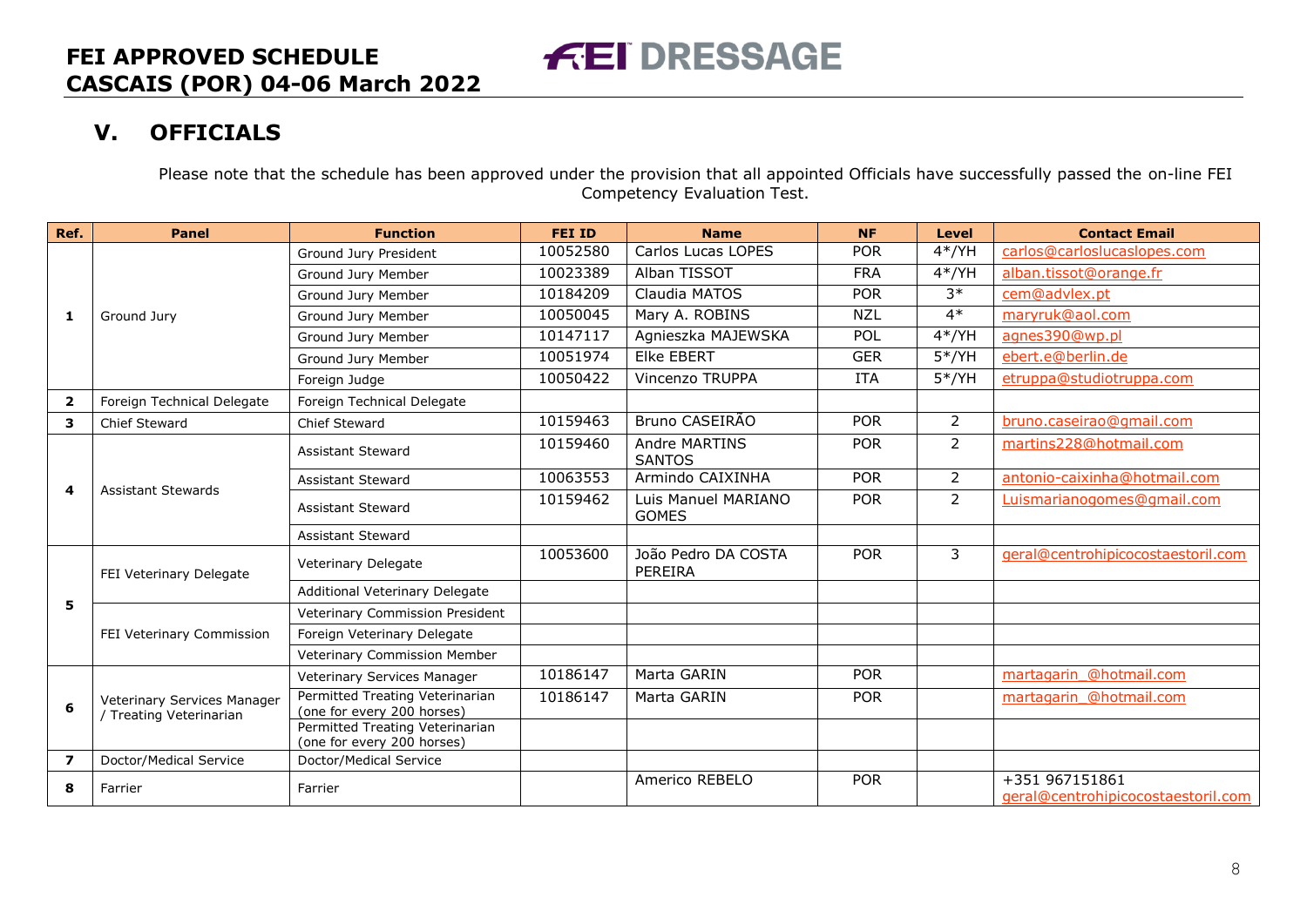

| NF Delegate | .<br>$\mathbf{A}$<br>NF Delegate<br><sup>-</sup> applicable) |  |  |  |
|-------------|--------------------------------------------------------------|--|--|--|
|             |                                                              |  |  |  |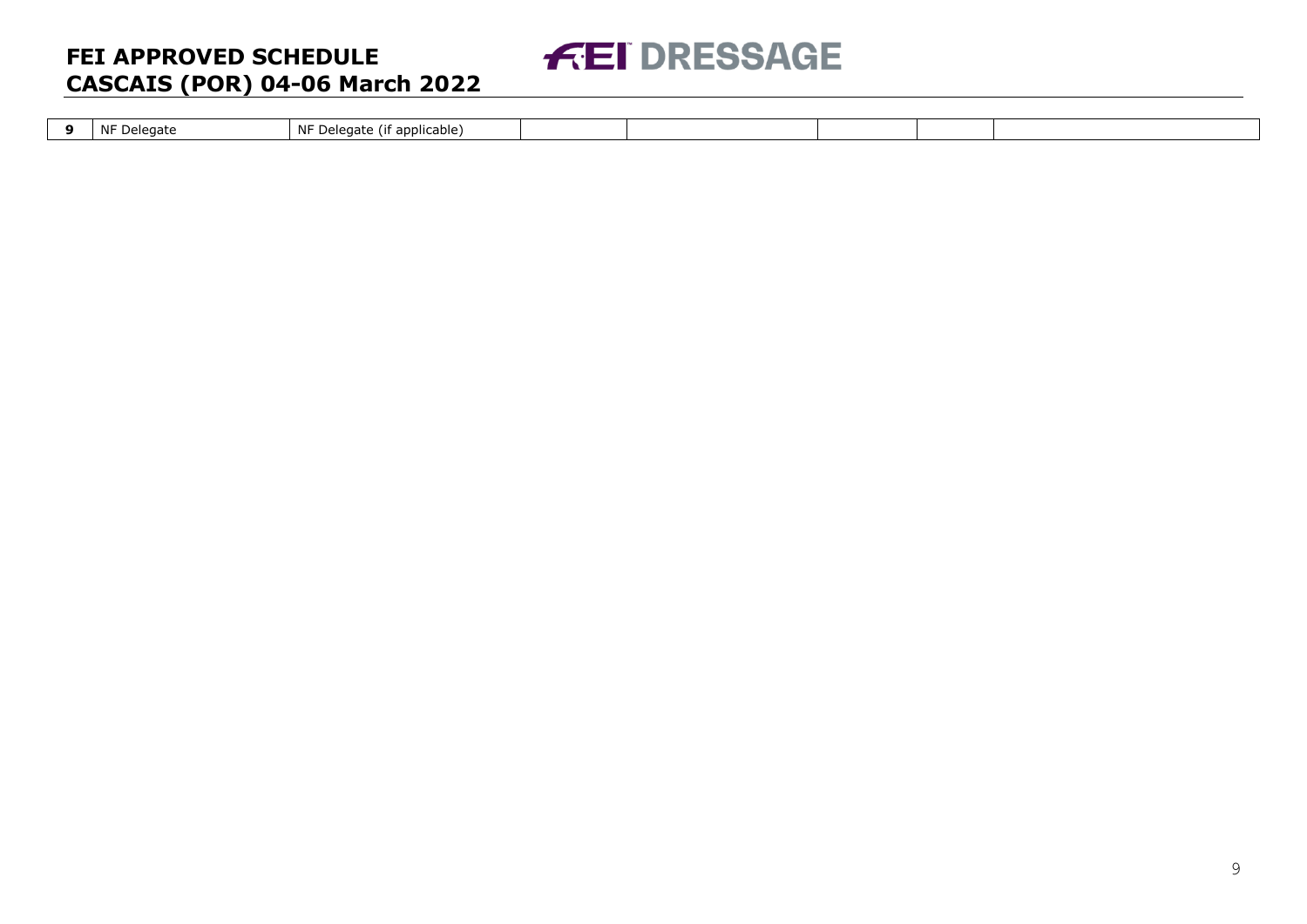# <span id="page-9-0"></span>**VI. INVITATIONS**

| Number of NFs invited:                         | ALL                       |
|------------------------------------------------|---------------------------|
| State which NFs are invited:                   | N/A                       |
| Reserve NFs:                                   | N/A                       |
| Total Number of athletes:                      | 40                        |
| Number of home athletes:                       | 20                        |
| Number of athletes per NF:                     | <b>MAX. 12</b>            |
| Number of horses per athlete:<br>Other CDIs: 2 | CDIYH: 2 per age category |

Athletes are invited by the Organiser through their NF.

One (1) groom per athlete.

The OC reserves the right to invite athletes (through their respective NF) in the limit of available entries and to limit the entries in order to judge 40 horses per day and per judge. The OC reserves the right to increase or reduce the number of riders by NF and / or horses by rider in the case where nominative entries would be deficient or too numerous or according to the definitive entries. Any such changes will be immediately notified to all competitors, officials, NFs and FEI.

# <span id="page-9-1"></span>**VII. ENTRIES**

- You must use the FEI Entry System for all categories of this Event: [https://entry.fei.org/index.php?page=PFO\\_Entries\\_NF\\_EventSearch](https://entry.fei.org/index.php?page=PFO_Entries_NF_EventSearch)
- You will find additional documentation on: <https://inside.fei.org/fei/your-role/it-services/it-platforms/fei-entry-system>
- All Athletes and Horses participating in any International Competition must be registered with the FEI.
- Athletes and/or Horses present at the Event without having been entered through the FEI's Online Entry System will automatically be disqualified unless compelling circumstances warrant otherwise.

#### <span id="page-9-2"></span>**1.ENTRY DATES AND FEES:**

#### **Deadlines for entries**

Definite Entries: 28 February 2022

Last date for substitutions: 04 March 2022

Entries have to be in accordance with the FEI Dressage Rules, Art. 423 and the FEI General Regulations, Art. 116.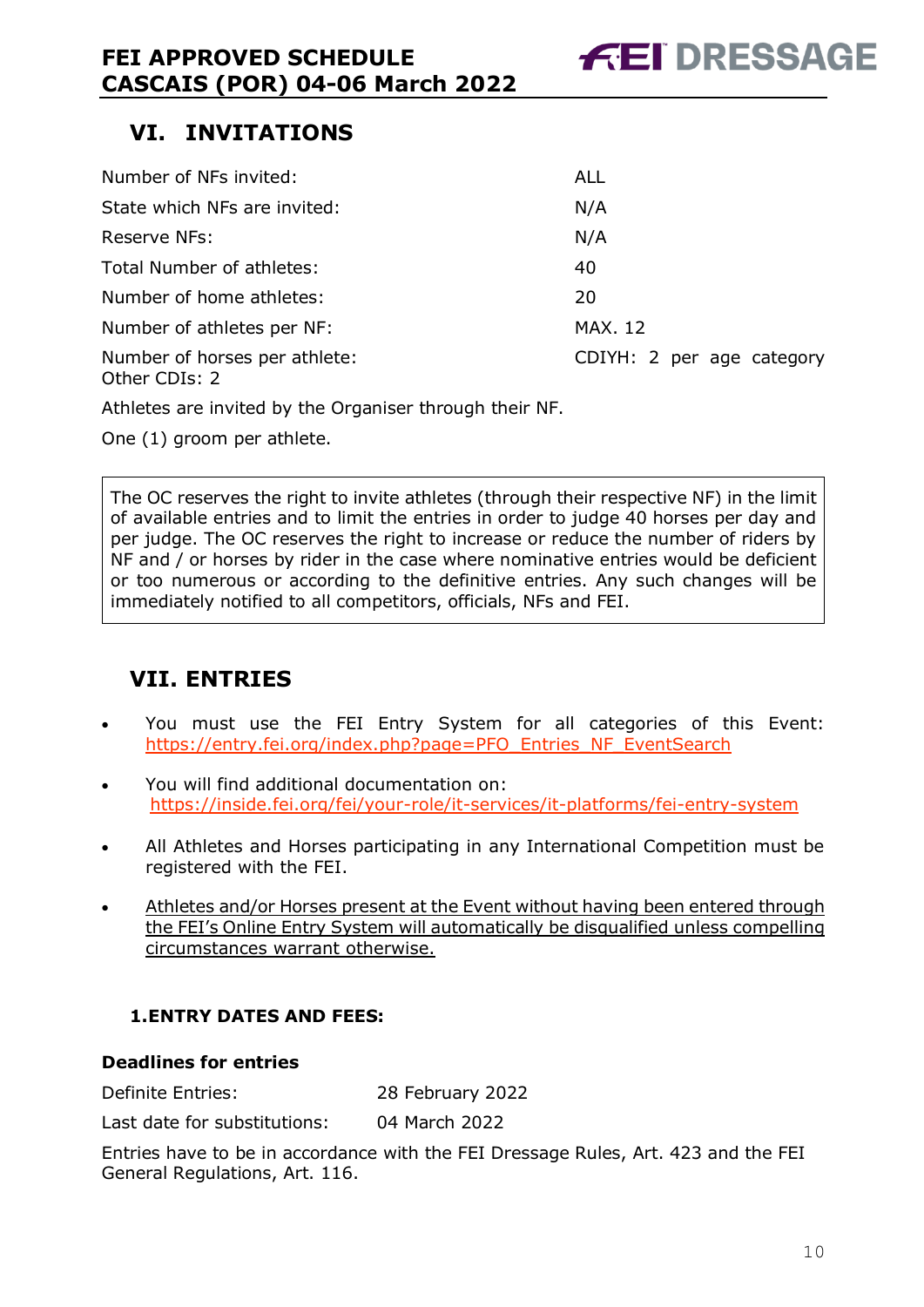| <b>Entry fee per horse:</b>                  |                                                                                 |
|----------------------------------------------|---------------------------------------------------------------------------------|
| CDICh / CDIP                                 | € 385 (VAT not included)                                                        |
| CDIJ / CDIY / CDIYH                          | $\in$ 410 (VAT not included)                                                    |
| CDIU25 / CDI3*                               | € 420 (VAT not included)                                                        |
|                                              | Stabling fee per horse: Included from Friday 25/02/2022 until Sunday 06/03/2022 |
|                                              | (morning) for horses participating to both CASCAIS CDI's 2022.                  |
| Starting fee per horse (if any): N/A<br>VAT: | 23%                                                                             |
| <b>Total fee per horse:</b>                  |                                                                                 |
| CDICh / CDIP                                 | €473,55                                                                         |
| CDIJ / CDIY / CDIYH                          | € 504,30                                                                        |
| <b>CDIU25 / CDI3*</b>                        | € 516,60                                                                        |

**FEI DRESSAGE** 

Entries fees have to be paid until the definite entries date: 25/02/2022 by bank transfer to: IBAN: PT50 0045 5383 40347812702 02

Swift: CCCMPTPL

Account holder name: Centro Hipico da Costa do Estoril, Lda

The evidence of payment shall be sent to: geral@centrohipicocostaestoril.com

#### <span id="page-10-0"></span>**2.NO-SHOWS/LATE WITHDRAWALS:**

**NB:** In the case of withdrawals after the date of definite entries or no-shows the athlete or the respective NF will be held liable to reimburse the Organiser for the actual financial loss incurred by the Organiser (i.e., stabling and hotel expenses) as a result of the late withdrawal or no-show.

Amount charged: €350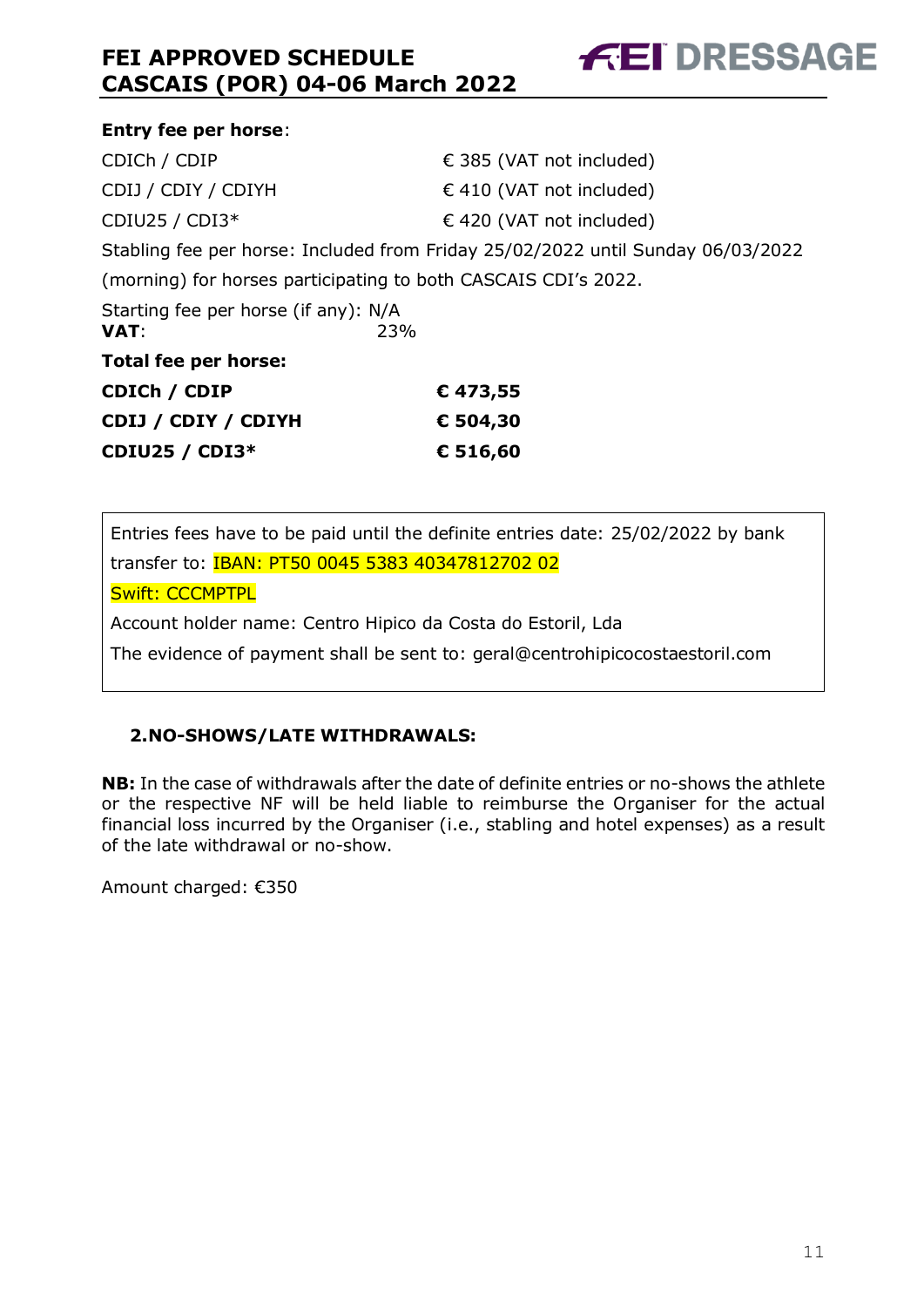#### <span id="page-11-0"></span>**3.ADDITIONAL FEES/CHARGES BY ORGANISING COMMITTEE:**

All other fees must be listed hereunder with the details of the amounts to be charged and approved by the FEI. Only fees approved by the FEI and listed in the approved Schedule can be charged by the Organiser.

#### EADCMP Fee:

Included in compulsory entry fee  $\square$  Not included in compulsory entry fee  $\square$ 

**FEI DRESSAGE** 

Lower-Level Events (CIMs) CHF 18 per horse per event (For definition of CIMs see Appendix E of the FEI General Regulations) Higher-Level Events CHF 25 per horse per event (All other events not defined as CIM)

| Electricity (upon request): $\epsilon$ 100 |                                                                              |
|--------------------------------------------|------------------------------------------------------------------------------|
| Manure disposal:                           | € 25                                                                         |
| Hay:                                       | € 12 per bale                                                                |
| Straw:                                     | $\epsilon$ 9 per bale                                                        |
| Shavings:                                  | € 12 per bag                                                                 |
| Tack box***:                               | € 150                                                                        |
| Additional night:                          | € 24                                                                         |
| Non competing horse:                       | $\epsilon$ 285 per horse; limited & under request only before<br>28/05/2021. |
| Credit card fee:                           | € 5%                                                                         |

All aforementioned amounts are including **VAT**

VAT Number of the Organiser: PT 501322299

\*\*\* Tack boxes are limited and have to be ordered in advance. They will be made available on a first come first serve basis.

### <span id="page-11-1"></span>**4. DEGREE OF DIFFICULTY – FLOORPLAN GRAND PRIX FREESTYLE**

 $\Box$  DoD will be used.  $\Box$  DoD will not be used.  $\boxtimes$  Not Applicable.

Athletes are required to login using their own credentials on to [http://dressagefreestyle.fei.org](http://dressagefreestyle.fei.org/) to create or assign their Grand Prix Freestyle floorplan at the latest 2 hours prior to:

 $\Box$  the horse inspection.

 $\Box$  the draw of the Grand Prix (CDIs/CDIOs) / Short Grand Prix (CDI-Ws).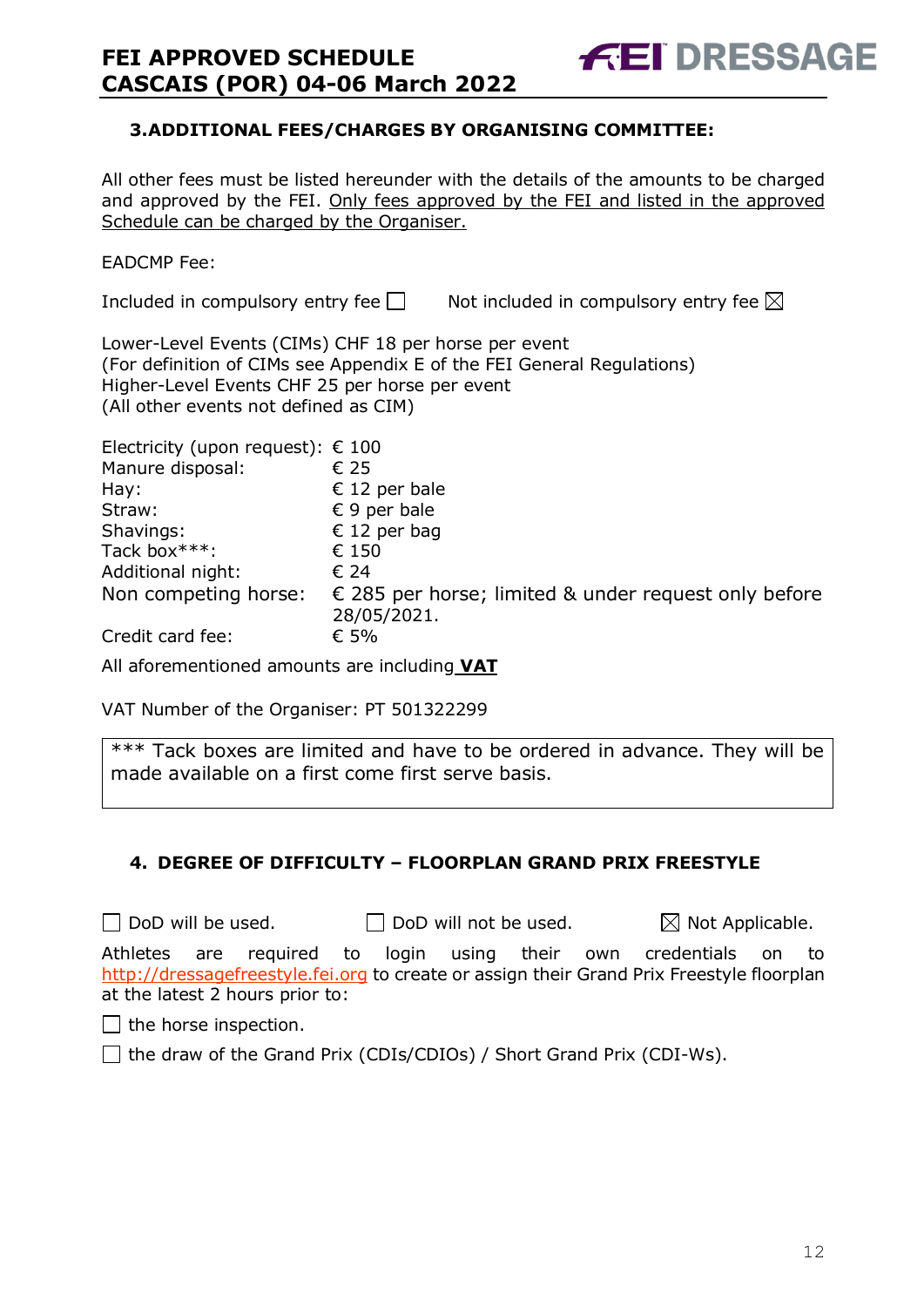# <span id="page-12-0"></span>**VIII. TIMETABLE**

#### **Competitions must not start before 08:00 and must not finish after 23:00 unless prior approval is granted by the FEI.**

**The current edition of Dressage Tests at the date of the show will be used and all tests must be ridden from memory.** <https://inside.fei.org/fei/your-role/organisers/dressage/tests>

|                           | Day                                                        | <b>Date</b> | <b>Time</b>     |  |  |
|---------------------------|------------------------------------------------------------|-------------|-----------------|--|--|
| • Opening of stables      | Friday                                                     | 04/03/2022  | 09:00           |  |  |
| • Horse Inspection        | Friday                                                     | 04/03/2022  | 15:00           |  |  |
| • Familiarization         | Friday                                                     |             | 09:00-13:00     |  |  |
|                           |                                                            | 04/03/2022  | $16:30 - 18:00$ |  |  |
| • Declaration of Starters | Not later than one (1) hour after the horse<br>inspection. |             |                 |  |  |
| • Draw:                   | Friday                                                     | 04/03/2022  | 17:00           |  |  |

| <b>Competitions CDIP:</b>       | Day      | <b>Date</b> | <b>Time</b> | <b>Prize Money</b> |
|---------------------------------|----------|-------------|-------------|--------------------|
| Competition 4: Pony Riders Team | Saturday | 05/03/2022  | Not before  | N/A                |
|                                 |          |             | 8:00        |                    |
| Competition 17: Pony Riders     | Sunday   | 06/03/2022  | Not before  | N/A                |
| Individual                      |          |             | 8:00        |                    |
| <b>Total Prize Money</b>        |          |             |             | N/A                |
| <b>Prizes in Kind</b>           |          |             |             | Trophies/rosettes  |

| <b>Competitions CDICh:</b>          | Dav      | <b>Date</b> | <b>Time</b> | <b>Prize Money</b> |
|-------------------------------------|----------|-------------|-------------|--------------------|
| Competition 5: Children Team        | Saturday | 05/03/2022  | Not before  | N/A                |
|                                     |          |             | 8:00        |                    |
| Competition 18: Children Individual | Sunday   | 06/03/2022  | Not before  | N/A                |
|                                     |          |             | 8:00        |                    |
| <b>Total Prize Money</b>            |          |             |             | N/A                |
| <b>Prizes in Kind</b>               |          |             |             | Trophies/rosettes  |

| <b>Competitions CDIJ:</b>          | Day      | <b>Date</b> | <b>Time</b> | <b>Prize Money</b> |
|------------------------------------|----------|-------------|-------------|--------------------|
| Competition 6: Juniors Team        | Saturday | 05/03/2022  | Not before  | N/A                |
|                                    |          |             | 8:00        |                    |
| Competition 19: Juniors Individual | Sunday   | 06/03/2022  | Not before  | N/A                |
|                                    |          |             | 8:00        |                    |
| <b>Total Prize Money</b>           |          |             |             | N/A                |
| <b>Prizes in Kind</b>              |          |             |             | Trophies/rosettes  |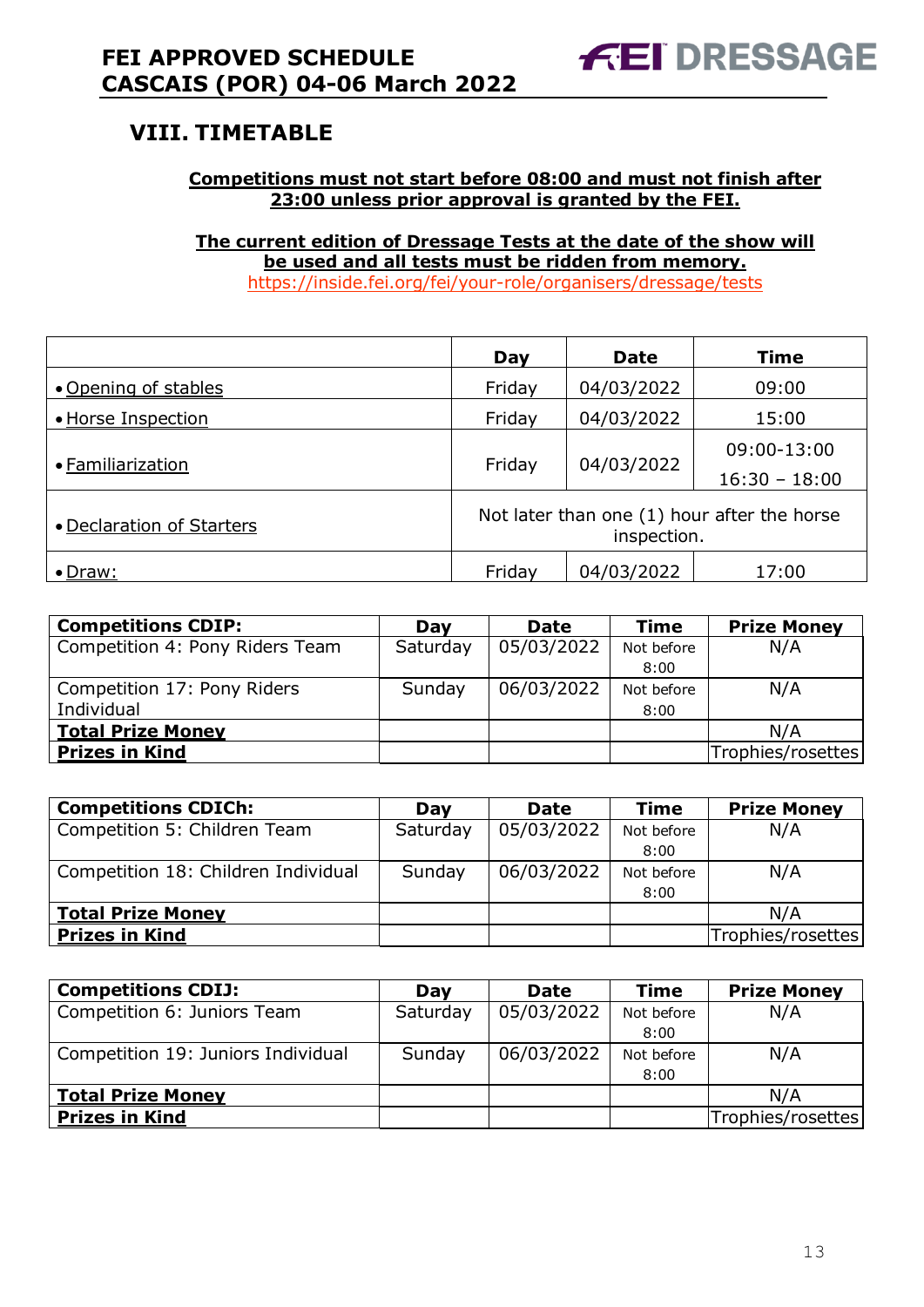

| <b>Competitions CDIY:</b>        | Day      | <b>Date</b> | <b>Time</b> | <b>Prize Money</b> |
|----------------------------------|----------|-------------|-------------|--------------------|
| Competition 7: Young Riders Team | Saturday | 05/03/2022  | Not before  | N/A                |
|                                  |          |             | 8:00        |                    |
| Competition 15: Young Riders     | Sunday   | 06/03/2022  | Not before  | N/A                |
| Individual                       |          |             | 8:00        |                    |
| <b>Total Prize Money</b>         |          |             |             | N/A                |
| <b>Prizes in Kind</b>            |          |             |             | Trophies/rosettes  |

| <b>Competitions CDIU25:</b>      | Dav      | Date       | <b>Time</b> | <b>Prize Money</b> |
|----------------------------------|----------|------------|-------------|--------------------|
| Competition 8: Intermediate II   | Saturday | 05/03/2022 | Not before  | N/A                |
|                                  |          |            | 8:00        |                    |
| Competition 16: Grand Prix 16-25 | Sunday   | 06/03/2022 | Not before  | N/A                |
|                                  |          |            | 8:00        |                    |
| <b>Total Prize Money</b>         |          |            |             | N/A                |
| <b>Prizes in Kind</b>            |          |            |             | Trophies/rosettes  |

| <b>Competitions CDIYH:</b>      | Day      | <b>Date</b> | <b>Time</b> | <b>Prize Money</b> |
|---------------------------------|----------|-------------|-------------|--------------------|
| Competition 1: 5 YO Preliminary | Saturday | 05/03/2022  | Not before  | N/A                |
|                                 |          |             | 8:00        |                    |
| Competition 12: 5 YO Final      | Sunday   | 06/03/2022  | Not before  | N/A                |
|                                 |          |             | 8:00        |                    |
| Competition 2: 6 YO Preliminary | Saturday | 05/03/2022  | Not before  | N/A                |
|                                 |          |             | 8:00        |                    |
| Competition 13: 6 YO Final      | Sunday   | 06/03/2022  | Not before  | N/A                |
|                                 |          |             | 8:00        |                    |
| Competition 3: 7 YO Preliminary | Saturday | 05/03/2022  | Not before  | N/A                |
|                                 |          |             | 8:00        |                    |
| Competition 14: 7 YO Final      | Sunday   | 06/03/2022  | Not before  | N/A                |
|                                 |          |             | 8:00        |                    |
| <b>Total Prize Money</b>        |          |             |             | N/A                |
| <b>Prizes in Kind</b>           |          |             |             | Trophies/rosettes  |

| <b>Competitions CDI3*:</b>         | Day      | <b>Date</b> | <b>Time</b> | <b>Prize Money</b> |
|------------------------------------|----------|-------------|-------------|--------------------|
| Competition 9: Prix St Georges     | Saturday | 05/03/2022  | Not before  | N/A                |
|                                    |          |             | 8:00        |                    |
| Competition 20: Intermediate I     | Sunday   | 06/03/2022  | Not before  | N/A                |
|                                    |          |             | 8:00        |                    |
| Competition 10: Intermediate A     | Saturday | 05/03/2022  | Not before  | N/A                |
|                                    |          |             | 8:00        |                    |
| Competition 21: Intermediate B     | Sunday   | 06/03/2022  | Not before  | N/A                |
|                                    |          |             | 8:00        |                    |
| Competition 11: Grand Prix         | Saturday | 05/03/2022  | Not before  | N/A                |
|                                    |          |             | 8:00        |                    |
| Competition 22: Grand Prix Special | Sunday   | 06/03/2022  | Not before  | N/A                |
|                                    |          |             | 8:00        |                    |
| <b>Total Prize Money</b>           |          |             |             | N/A                |
| <b>Prizes in Kind</b>              |          |             |             | Trophies/rosettes  |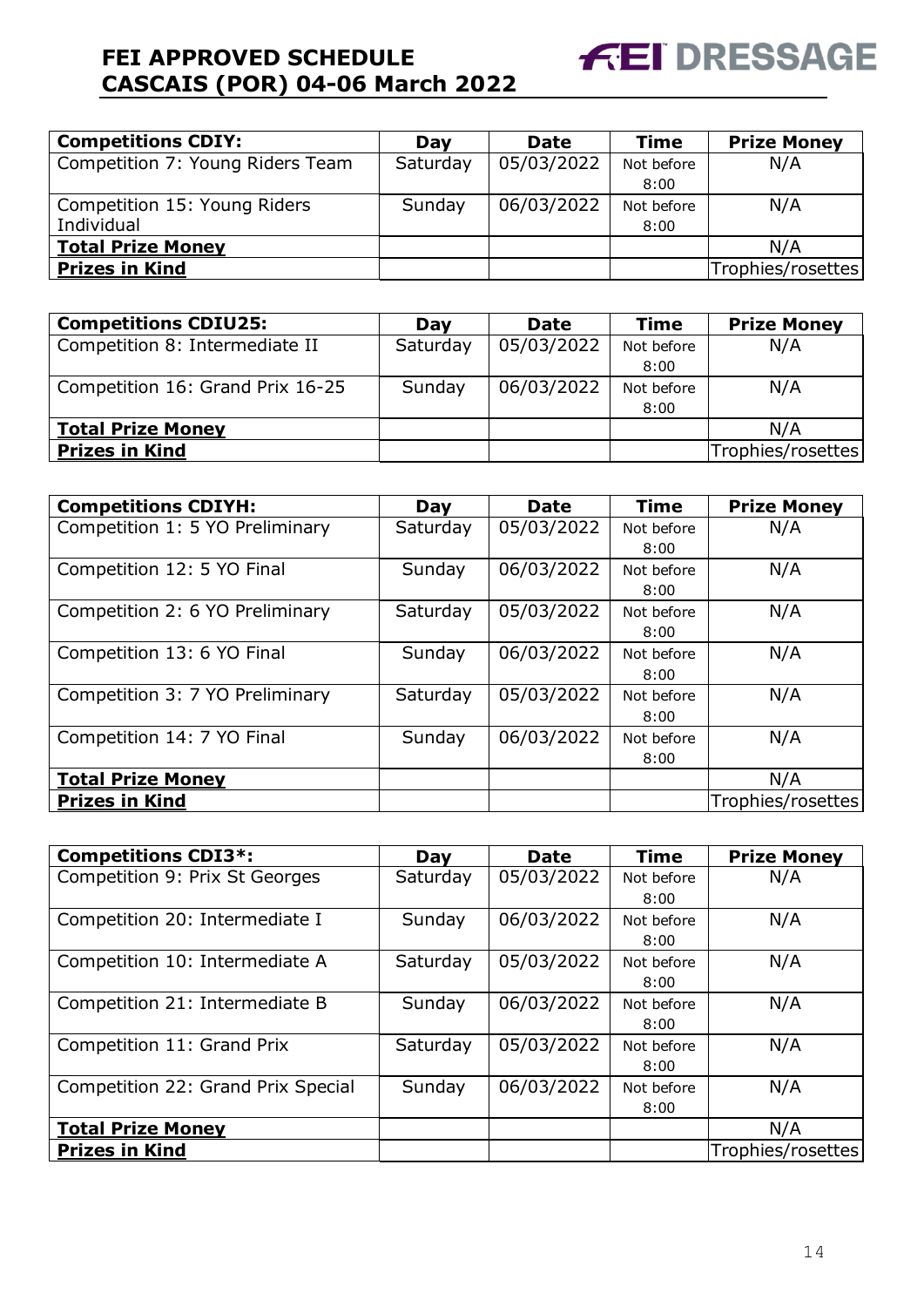### **GENERAL CLASSIFICATION AT THE END OF THE COMPETITIONS:**

| Leading athlete award - | N/A |
|-------------------------|-----|
| Best foreign athlete -  | N/A |
| Best home athlete -     | N/A |
| Team awards $-$         | N/A |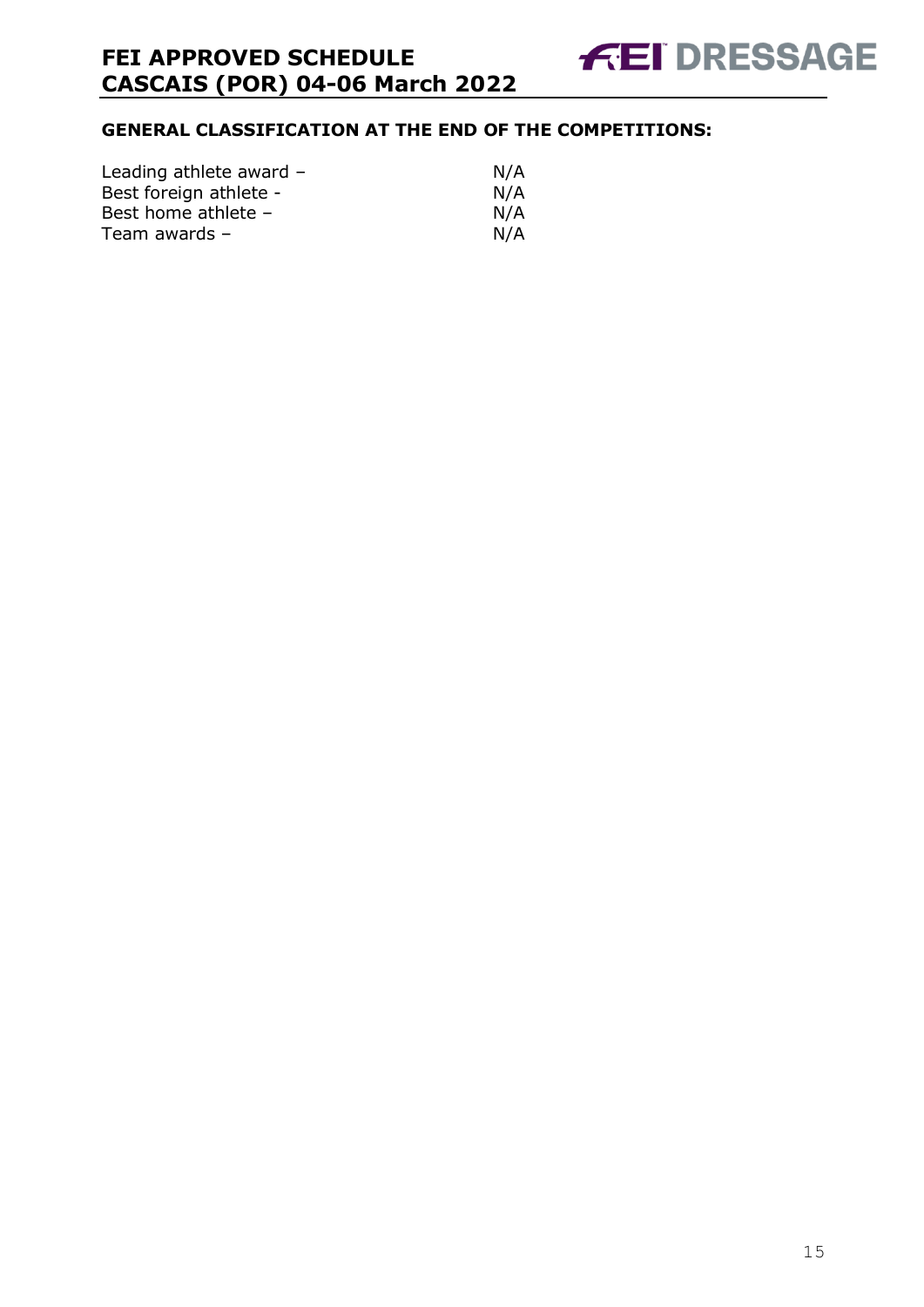# **FEI DRESSAGE**

# <span id="page-15-0"></span>**IX. COMPETITIONS DETAIL**

#### **FIRST DAY: Saturday DATE: 05/03/2022**

#### **COMPETITION No 1**

| Test:                           | FEI Preliminary for 5-year old horses |
|---------------------------------|---------------------------------------|
| Number of horses per athlete: 2 |                                       |
| Open to:                        | All entries of this test              |
| Draw/Art:                       | Ordinary draw Art. 425.2              |
| Prize money:                    | None                                  |
|                                 |                                       |

\* \* \* \* \* \* \* \* \* \*

#### **COMPETITION No 2**

| Test:                           | FEI Preliminary for 6-year old horses |
|---------------------------------|---------------------------------------|
| Number of horses per athlete: 2 |                                       |
| Open to:                        | All entries of this test              |
| Draw/Art:                       | Ordinary draw Art. 425.2              |
| Prize money:                    | None.                                 |
|                                 |                                       |

\* \* \* \* \* \* \* \* \* \*

#### **COMPETITION No 3**

| Test:                           | FEI Preliminary for 7-year old horses |
|---------------------------------|---------------------------------------|
| Number of horses per athlete: 2 |                                       |
| Open to:                        | All entries of this test              |
| Draw/Art:                       | Ordinary draw Art. 425.2              |
| Prize money:                    | None.                                 |
|                                 |                                       |

\* \* \* \* \* \* \* \* \* \* \*

#### **COMPETITION No 4**

| Test:                           | FEI Pony Riders Team     |
|---------------------------------|--------------------------|
| Number of horses per athlete: 2 |                          |
| Open to:                        | All entries of this test |
| Draw/Art:                       | Ordinary draw Art. 425.2 |
| Prize money:                    | <b>None</b>              |
|                                 |                          |

\* \* \* \* \* \* \* \* \* \*

#### **COMPETITION No 5**

| Test:                           |  |
|---------------------------------|--|
| Number of horses per athlete: 2 |  |
| Open to:                        |  |
| Draw/Art:                       |  |
| Prize money:                    |  |

FEI Children Team All entries of this test Ordinary draw Art. 425.2 **None** 

\* \* \* \* \* \* \* \* \* \* \*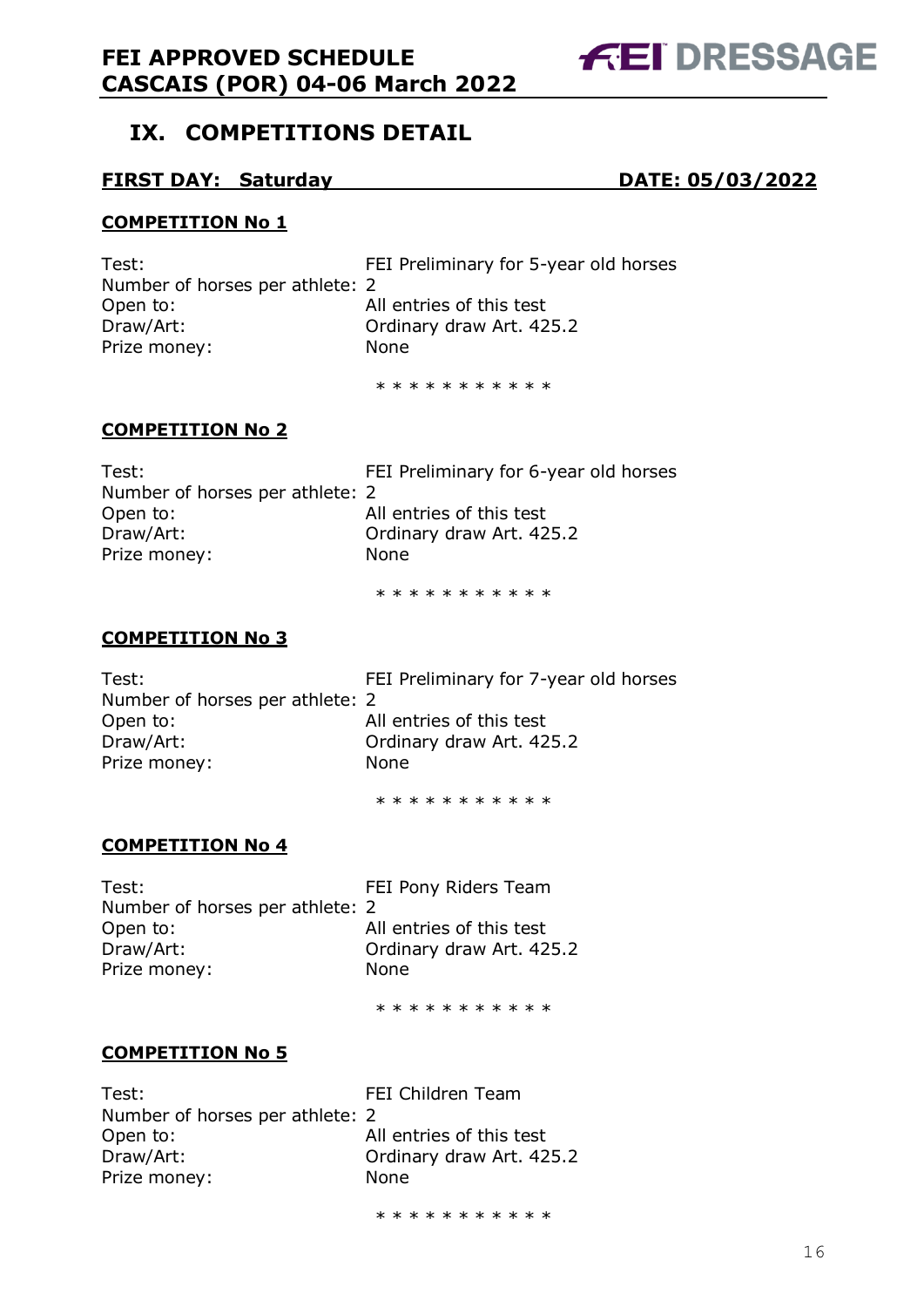

#### **COMPETITION No 6**

Test: Test: FEI Junior Team Number of horses per athlete: 2 Open to: All entries of this test Draw/Art: Ordinary draw Art. 425.2 Prize money: None

\* \* \* \* \* \* \* \* \* \*

#### **COMPETITION No 7**

Test: Test: FEI Young Rider Team Number of horses per athlete: 2 Open to: All entries of this test Draw/Art: Ordinary draw Art. 425.2 Prize money: None

\* \* \* \* \* \* \* \* \* \*

#### **COMPETITION No 8**

| Test:                           | FEI Intermediate II      |
|---------------------------------|--------------------------|
| Number of horses per athlete: 2 |                          |
| Open to:                        | All entries of this test |
| Draw/Art:                       | Ordinary draw Art. 425.2 |
| Prize money:                    | <b>None</b>              |
|                                 |                          |

\* \* \* \* \* \* \* \* \* \*

#### **COMPETITION No 9**

| Test:                           | Prix St Georges          |
|---------------------------------|--------------------------|
| Number of horses per athlete: 2 |                          |
| Open to:                        | All entries of this test |
| Draw/Art:                       | Ordinary draw Art. 425.2 |
| Prize money:                    | <b>None</b>              |
|                                 |                          |

\* \* \* \* \* \* \* \* \* \* \*

#### **COMPETITION No 10**

| Test:                           | Intermediate A           |
|---------------------------------|--------------------------|
| Number of horses per athlete: 2 |                          |
| Open to:                        | All entries of this test |
| Draw/Art:                       | Ordinary draw Art. 425.2 |
| Prize money:                    | <b>None</b>              |
|                                 |                          |

\* \* \* \* \* \* \* \* \* \*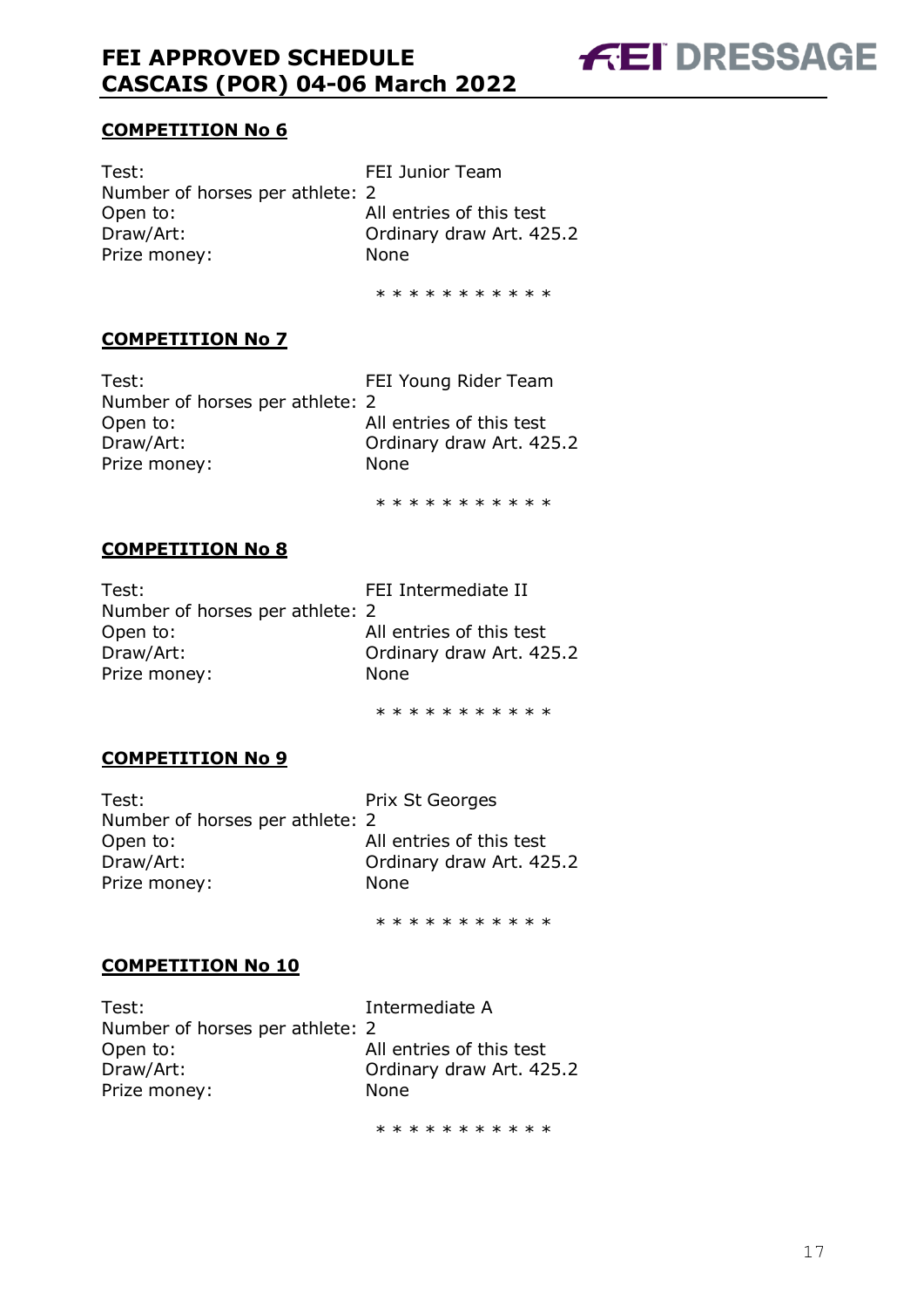**FEI DRESSAGE** 

#### **COMPETITION No 11**

Test: Grand Prix Number of horses per athlete: 2 Open to: All entries of this test Draw/Art: Ordinary draw Art. 425.2.1.a Prize money: None

\* \* \* \* \* \* \* \* \* \*

#### **SECOND DAY: Sunday DATE: 06/03/2022**

#### **COMPETITION No 12**

Test: Test: FEI Final for 5-year old horses Number of horses per athlete: 2 Open to: All entries of this test Draw/Art: Ordinary draw Art. 425.2 Prize money: None

\* \* \* \* \* \* \* \* \* \* \*

#### **COMPETITION No 13**

| Test:                           | FEI Final for 6-year old horses |
|---------------------------------|---------------------------------|
| Number of horses per athlete: 2 |                                 |
| Open to:                        | All entries of this test        |
| Draw/Art:                       | Ordinary draw Art. 425.2        |
| Prize money:                    | <b>None</b>                     |
|                                 |                                 |

\* \* \* \* \* \* \* \* \* \*

#### **COMPETITION No 14**

Test: Test: FEI Final for 7-year old horses Number of horses per athlete: 2 Open to: All entries of this test Draw/Art: Ordinary draw Art. 425.2 Prize money: None

\* \* \* \* \* \* \* \* \* \*

#### **COMPETITION No 15**

| Test:                           | FEI Young Rider Individual |
|---------------------------------|----------------------------|
| Number of horses per athlete: 2 |                            |
| Open to:                        | All entries of this test   |
| Draw/Art:                       | Ordinary draw Art. 425.2   |
| Prize money:                    | None                       |
|                                 |                            |

\* \* \* \* \* \* \* \* \* \*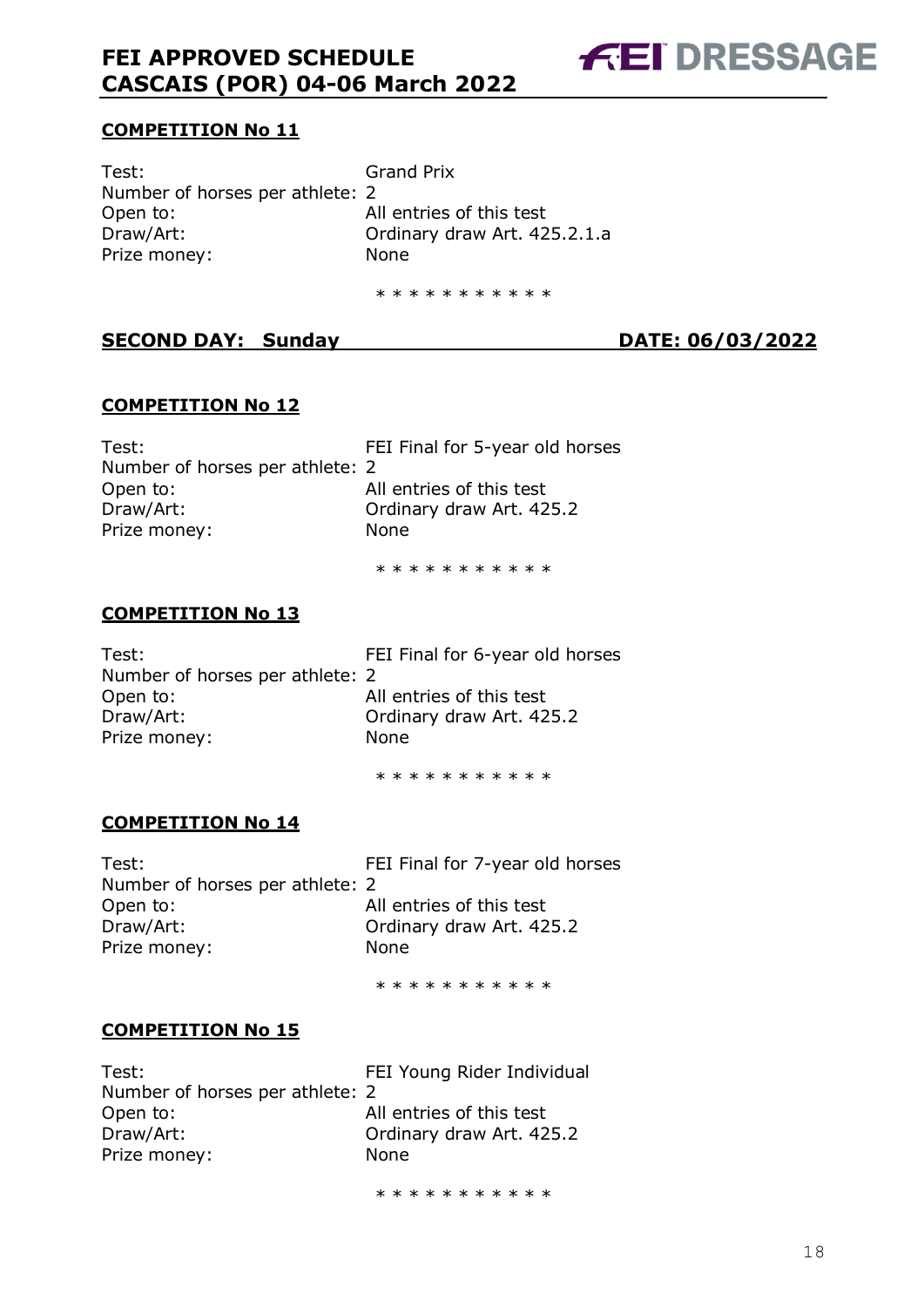**FEI DRESSAGE** 

#### **COMPETITION No 16**

Test: Test: FEI Grand Prix 16-25 Number of horses per athlete: 2 Open to: All entries of this test Draw/Art: Ordinary draw Art. 425.2.1.a Prize money: None

\* \* \* \* \* \* \* \* \* \*

#### **COMPETITION No 17**

Test: Test: FEI Pony Riders Individual Number of horses per athlete: 2 Open to: All entries of this test Draw/Art: Ordinary draw Art. 425.2 Prize money: None

\* \* \* \* \* \* \* \* \* \*

#### **COMPETITION No 18**

| Test:                           | FEI Children Individual                         |
|---------------------------------|-------------------------------------------------|
| Number of horses per athlete: 1 |                                                 |
| Open to:                        | the best 18 combinations from the Children Team |
| Draw/Art:                       | Art. 425.8                                      |
| Prize money:                    | <b>None</b>                                     |
|                                 |                                                 |

\* \* \* \* \* \* \* \* \* \*

#### **COMPETITION No 19**

| Test:                           | FEI Junior Individual    |
|---------------------------------|--------------------------|
| Number of horses per athlete: 2 |                          |
| Open to:                        | All entries of this test |
| Draw/Art:                       | Ordinary draw Art. 425.2 |
| Prize money:                    | None                     |
|                                 |                          |

\* \* \* \* \* \* \* \* \* \*

#### **COMPETITION No 20**

Test: Intermediate I Number of horses per athlete: 2 Open to: All entries of this test Draw/Art: Ordinary draw Art. 425.2 Prize money: None

\* \* \* \* \* \* \* \* \* \*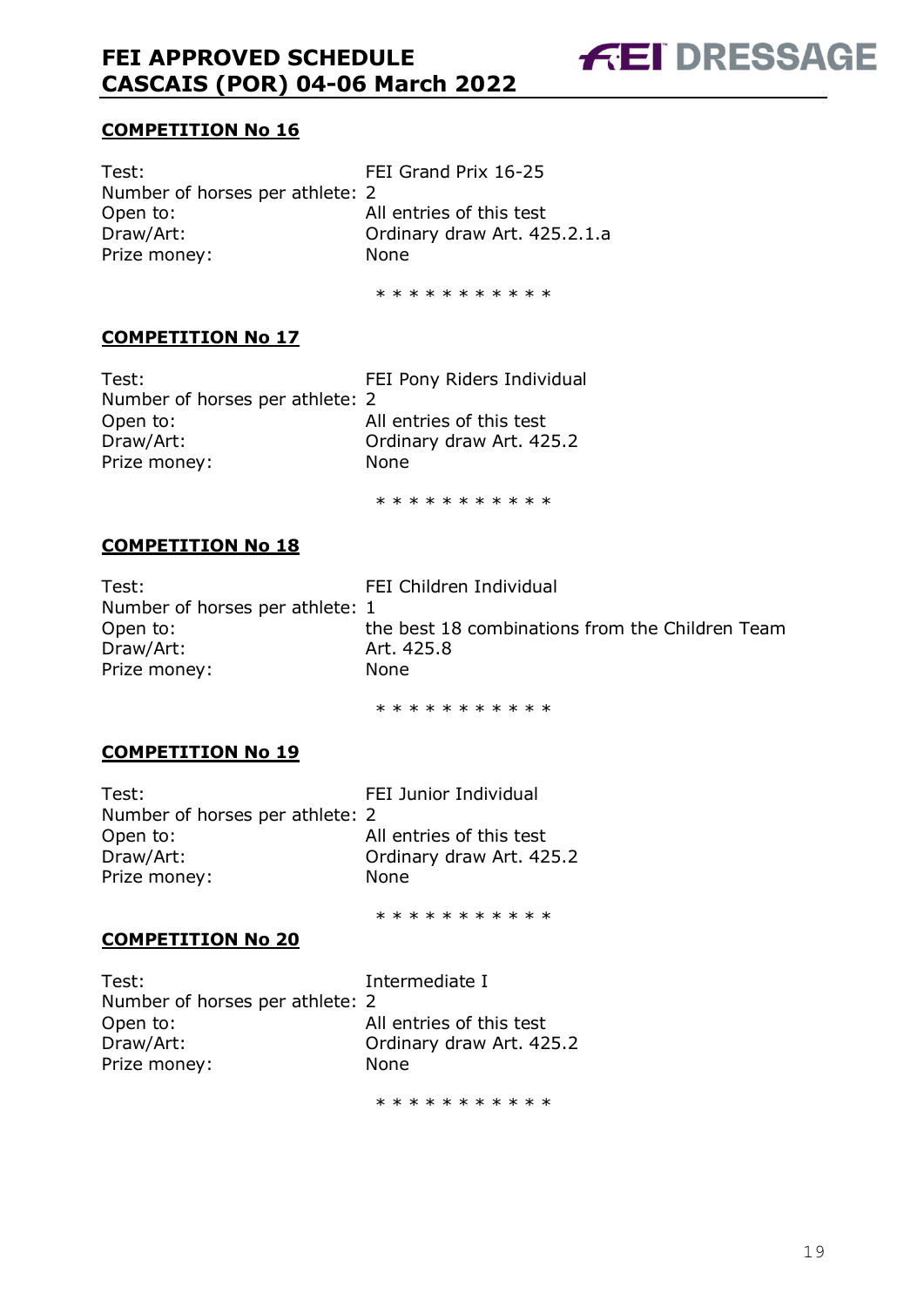**FEI DRESSAGE** 

#### **COMPETITION No 21**

Test: Intermediate B Number of horses per athlete: 2 Open to: All entries of this test Draw/Art: Ordinary draw Art. 425.2 Prize money: None

\* \* \* \* \* \* \* \* \* \*

#### **COMPETITION No 22**

Test: Grand Prix Special Number of horses per athlete: 1 Open to: and compulsory for the best 15 combinations from the Grand prix, competition 11 Draw/Art: Ordinary draw Art. 425.4 Prize money: None \* \* \* \* \* \* \* \* \* \*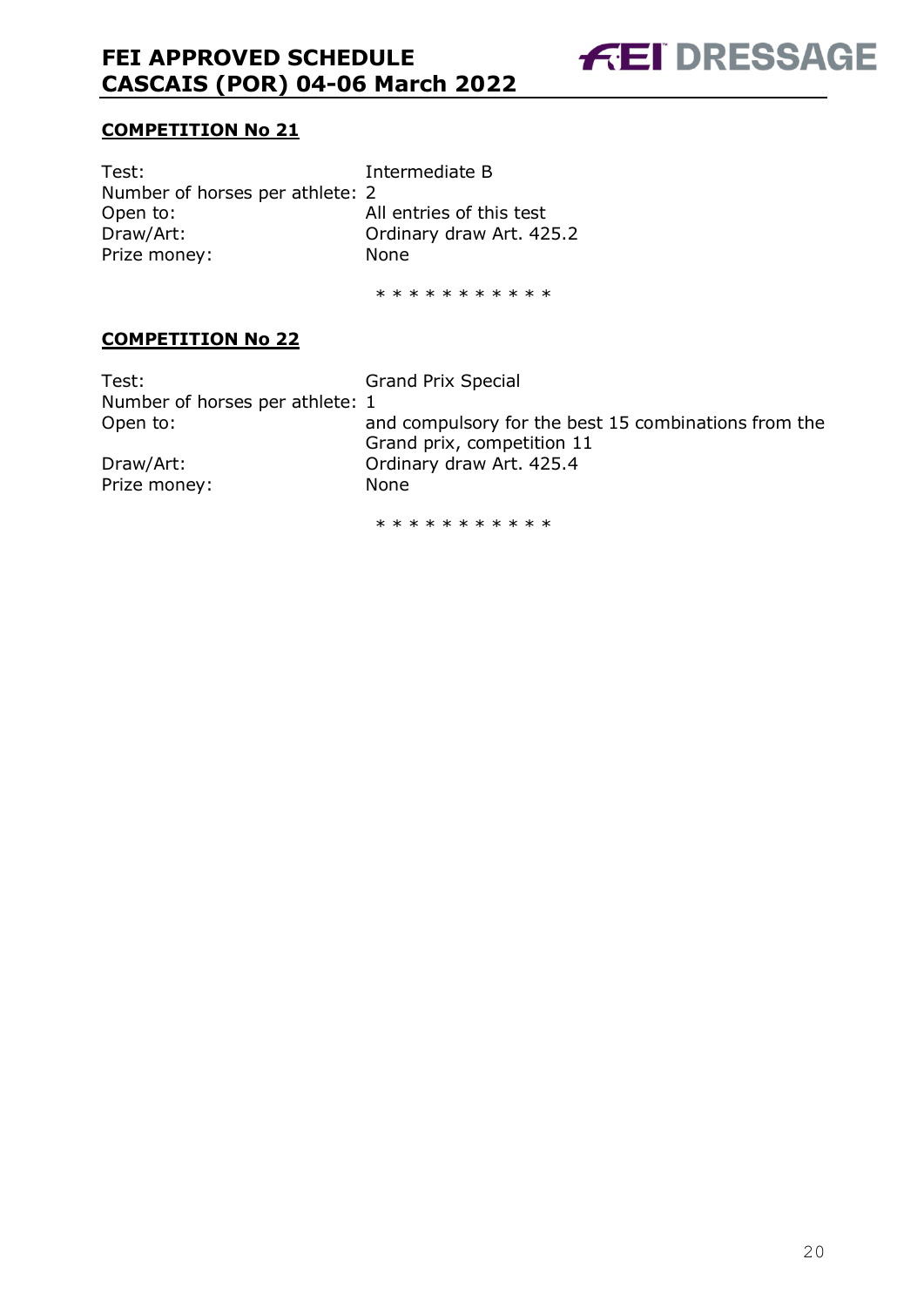**FEI DRESSAGE** 

# <span id="page-20-0"></span>**X. FACILITIES OFFERED**

### <span id="page-20-1"></span>**1.ATHLETES**

#### **Accommodation.**

Hotel: Hotel Vila Gale Cascais

Address: Rua Frei Nicolau de Oliveira, 80, Parque da Gandarinha, 2750-641 Cascais

Telephone: +351 21 482 6000

At the expense of the Organiser  $\Box$  or the Athlete  $\boxtimes$ 

#### **Meals.**

At the expense of the Organiser  $\Box$  or the Athlete  $\boxtimes$ 

#### <span id="page-20-2"></span>**2.GROOMS**

#### **Accommodation.**

Requests for accommodation must be sent with entries.

At the expense of the Organiser  $\square$  or the Athlete  $\boxtimes$ 

#### **Meals.**

At the expense of the Organiser  $\square$  or the Athlete  $\boxtimes$ 

**N.B.** Organiser's must provide proper sanitary conditions. The showering facilities should be sufficient for both male and female grooms with hot and cold water. Shower facilities as well as restrooms should at all times be in a state of cleanliness.

# <span id="page-20-3"></span>**XI. LOGISTICAL/ADMINISTRATIVE/TECHNICAL INFORMATION**

#### <span id="page-20-4"></span>**1.DRAW**

Location of the draw: At the Show Office

### <span id="page-20-5"></span>**2.COMPETITION ARENA(S)**

| Total dimensions: | 50 x 90 m (Competition arena - dimensions: $20 \times 60$ m) |
|-------------------|--------------------------------------------------------------|
| Type of Footing:  | Ebb & Flow (Silica sand and geotextile)                      |

### <span id="page-20-6"></span>**3.PRACTICE ARENA(S)**

| Total dimensions: | 20 $\times$ 60 m (Competition arena - dimensions: 20 $\times$ 60 m) |
|-------------------|---------------------------------------------------------------------|
| Type of Footing:  | Ebb & Flow (Silica sand and geotextile)                             |

#### <span id="page-20-7"></span>**4.STABLES**

Size of boxes: 3 m x 3 m (at least 3m x 3m)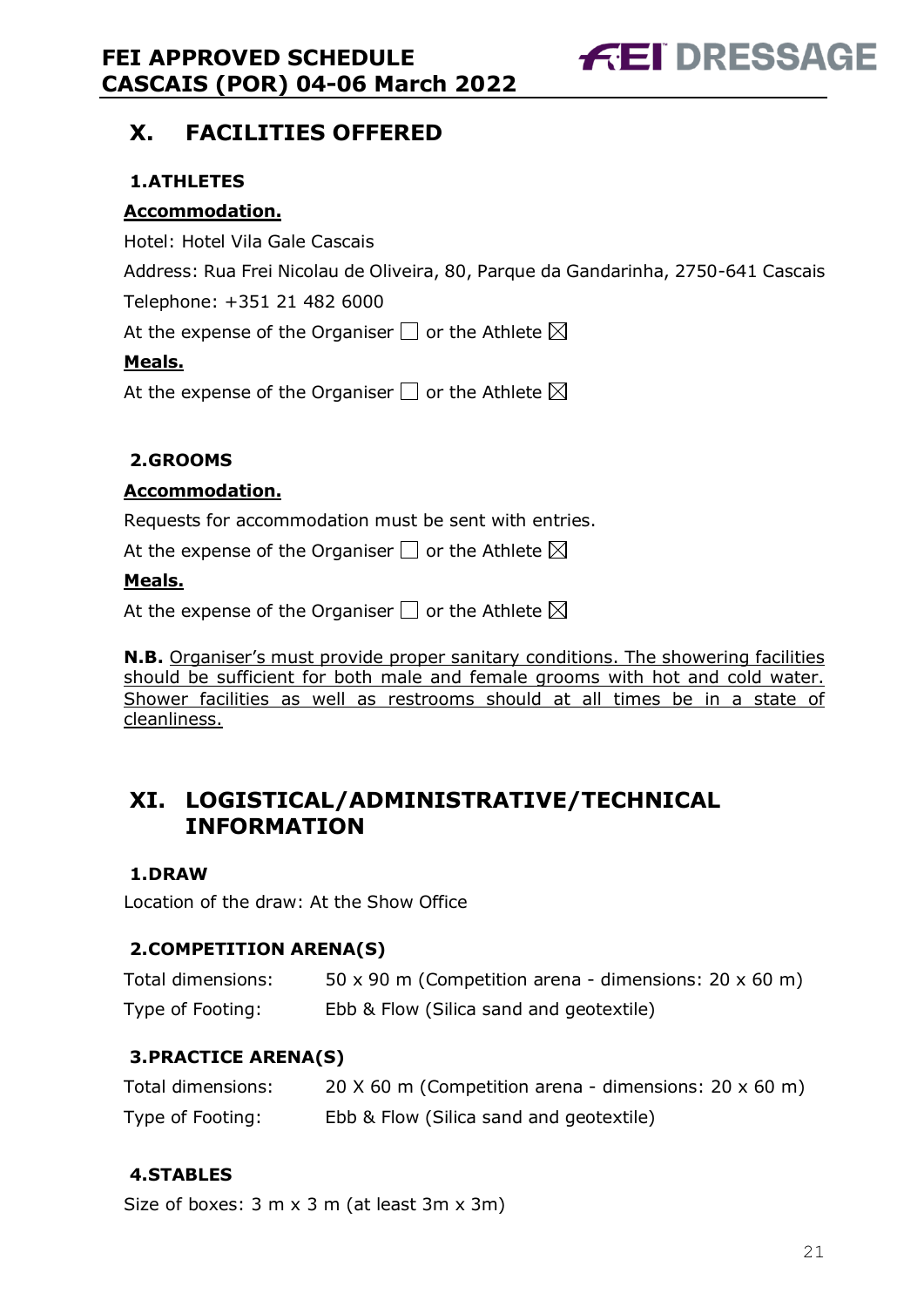An adequate number of stables must be at least 4m x 3m to accommodate the

larger Horses.

Stables are closed from 21:00 to 06:30

#### <span id="page-21-0"></span>**5.PAPERLESS JUDGING**

It is compulsory to have a certified software/solution in order to offer Paperless Judging at FEI Dressage Events.

Will you use a FEI Certified Paperless Judging Software/Solution to manage judging at your Event? (The list of Certified Service Providers is available here: [https://inside.fei.org/fei/your-role/it-services/it-providers/list\)](https://inside.fei.org/fei/your-role/it-services/it-providers/list)

No  $\boxtimes$  and as OC, we confirm that no Paperless Judging Software/Solution will be used.

#### <span id="page-21-1"></span>**6.SCORING PROVIDER/TIMING PROVIDER**

Will you use a FEI Certified Service Provider to manage the scoring and timing at your Event? (The list of Certified Service Providers is available here: [https://inside.fei.org/fei/your-role/it-services/it-providers/list\)](https://inside.fei.org/fei/your-role/it-services/it-providers/list)

No  $\boxtimes$ 

Contact person at Event:

Name: Gonçalo Queiroz

FEI ID number: 10034629

Contact email: goncalo@gqhorses.pt

The FEI may require to be provided with real time results data feed of your Events according to FEI requirements; in this case you and your provider will be informed accordingly.

#### <span id="page-21-2"></span>**7.AVERAGE SCORE/OPEN SCORING**

Average Score and Open Scoring: Yes  $\Box$  No  $\boxtimes$ 

#### <span id="page-21-3"></span>**8.OTHER TECHNOLOGY/SERVICE PROVIDER(S)**

Will you use other technology/service provider(s) at your Event?

No  $\boxtimes$ 

(i.e.: Accreditations, Stable Management, Camera system, Sensors, etc…)

#### <span id="page-21-4"></span>**9.PRIZE GIVING CEREMONY**

The number of athletes required to present themselves for the prize giving ceremony of each competition is 3

All prize giving ceremonies must strictly follow the **Covid-19 guidelines for Prize giving protocols and media activities.**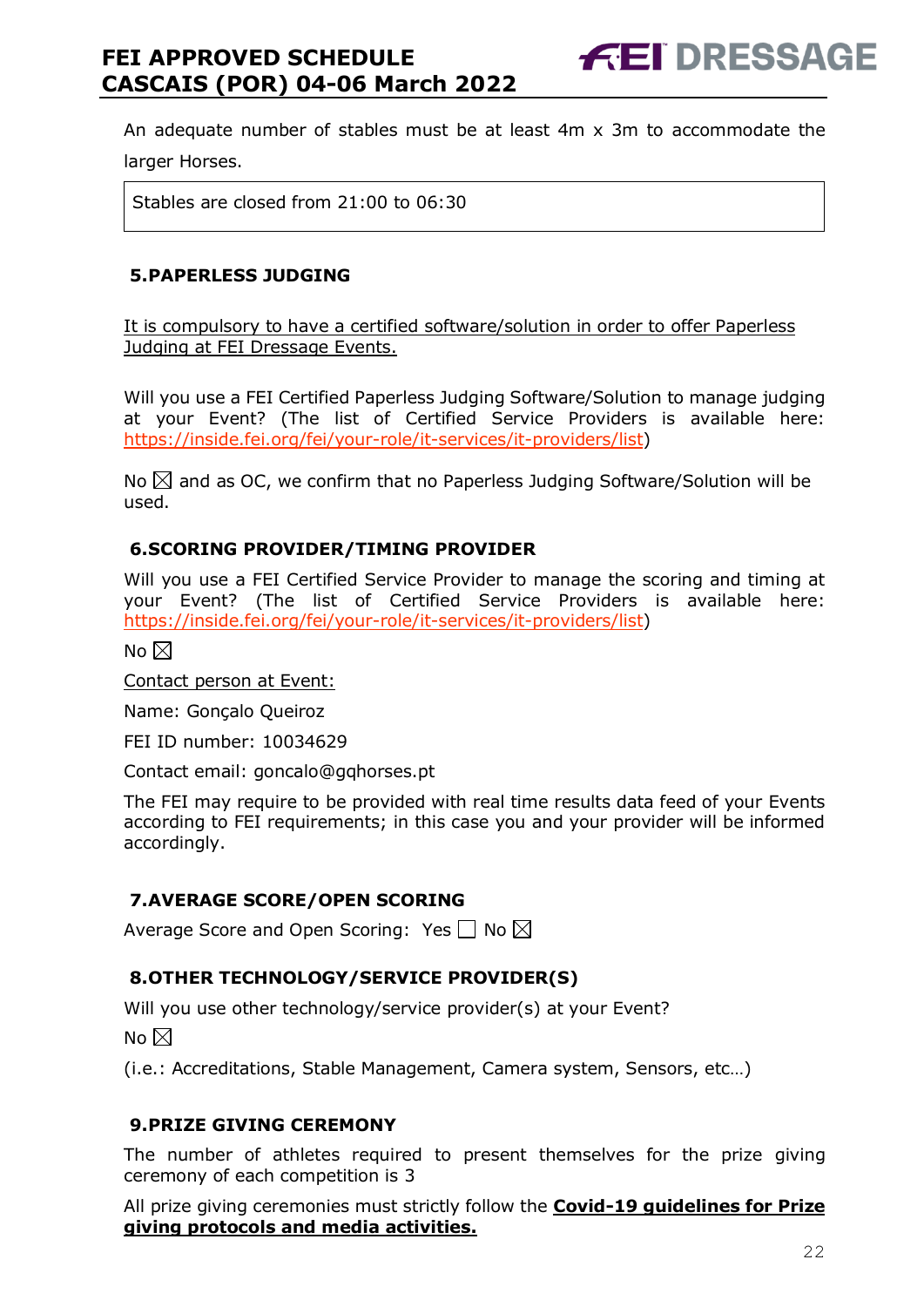<span id="page-22-0"></span>

The athletes are authorised to carry the logo of their personal sponsor. The Chief Steward will check that the advertising and publicity on athletes and horses complies with the FEI General Regulations, Art. 135.

**FEI DRESSAGE** 

#### <span id="page-22-1"></span>**11. TICKETING**

Are you selling ticket for spectator to attend your event: Yes  $\Box$  No  $\boxtimes$ 

#### <span id="page-22-2"></span>**12. BETTING**

Betting will be authorised by the Organiser: Yes  $\Box$  No  $\boxtimes$ 

#### <span id="page-22-3"></span>**13. TRANSPORT REIMBURSMENT HORSES/PONIES**

Transport expenses to be paid by the Organiser  $\Box$  at early per km or to be paid by the Athlete  $\boxtimes$ 

#### <span id="page-22-4"></span>**14. WELCOME**

The time and date of arrival of athletes, horses and their means of transport must be given to the Organiser in order to facilitate them on arrival.

#### <span id="page-22-5"></span>**15. LOCAL TRANSPORTATION - ARRANGEMENTS FROM HOTEL TO SHOWGROUNDS**

Walking distance  $\Box$ 

Organiser Shuttle Service

Public Transport  $\boxtimes$  to be paid by the Organiser  $\Box$  or the Athlete  $\boxtimes$ 

If paid by the Athlete, approximate cost per round trip

Taxi  $\boxtimes$  to be paid by the Organiser  $\Box$  or the Athlete  $\boxtimes$ 

If paid by the Athlete, approximate cost per round trip

#### <span id="page-22-6"></span>**16. ENTRY RIGHT TO SHOWGROUNDS/ACCREDITED PERSONS**

Entry right to the stable areas according to the FEI Veterinary Regulations, Art. 1008-1009.

#### NUMBER ACCREDITED PERSONS:

Athlete: 1 Partner: 1 Groom: 1 Horse Owner: 1 two (2) accreditations per horse acc. to FEI Passport Other:

#### <span id="page-22-7"></span>**17. SUSTAINABILITY**

Please consider the environment when organising an FEI Event. Please find useful information on FEI Sustainability here: <http://inside.fei.org/fei/your-role/organisers/handbook>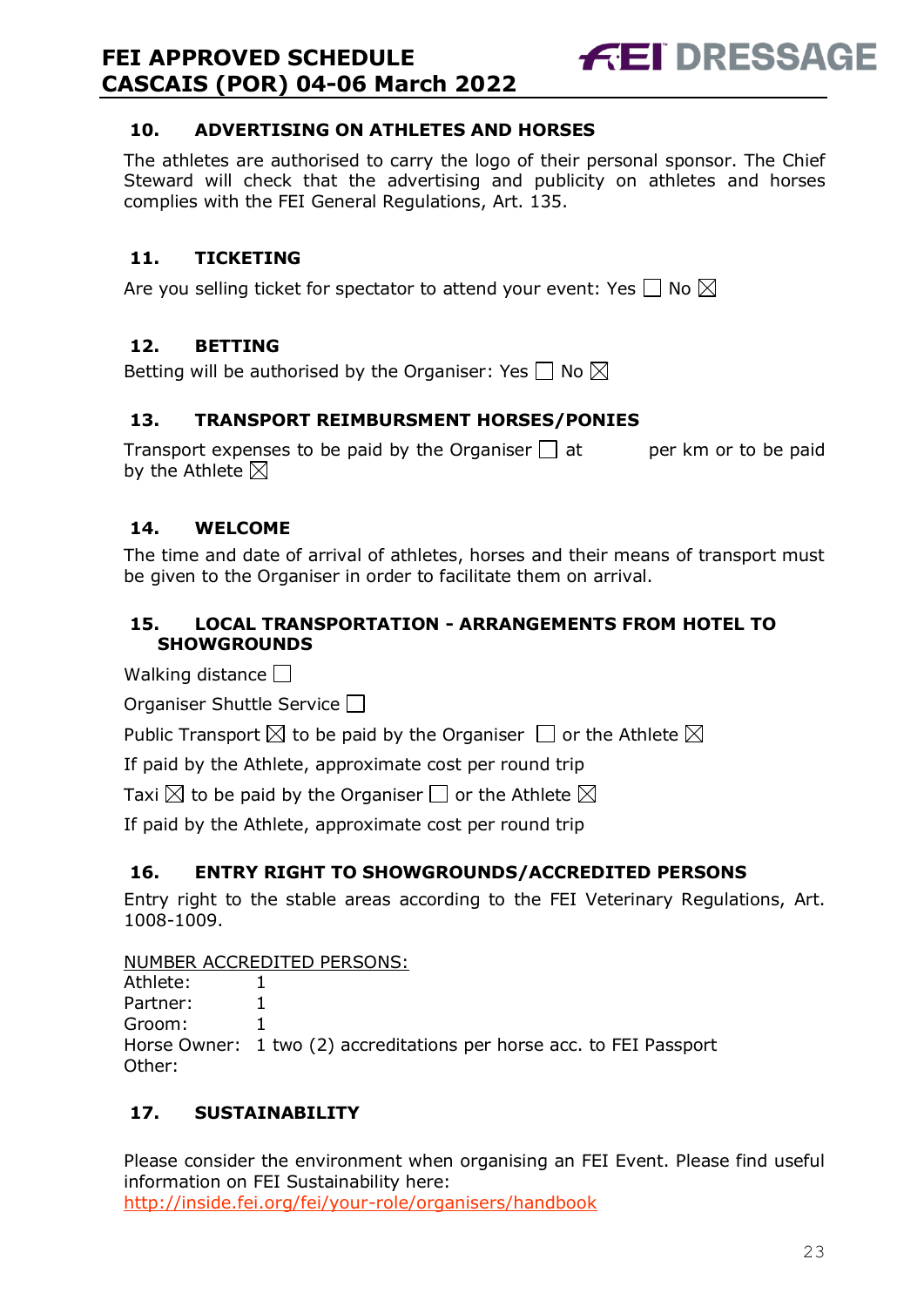# <span id="page-23-0"></span>**XII. VETERINARY MATTERS**

#### <span id="page-23-1"></span>**1.CUSTOMS FORMALITIES**

| Name:      | Nuno Braamcamp                       |
|------------|--------------------------------------|
| Address:   | Avenida 25 de Julho, 1200-868 Lisboa |
| Telephone: | +351 213922040                       |
| Email:     | nuno.braamcamp@despachante.cdo.pt    |

Opening hours 09 - 17 h

#### <span id="page-23-2"></span>**2.HEALTH REQUIREMENTS**

#### **GENERAL**

In accordance with the FEI Code of Conduct for the Welfare of the Horse it is imperative that all Horses at FEI Events are physically fit and free from infectious disease before being allowed to compete.

#### **ENTRY OF HORSES**

| Required health tests and vaccinations: | N/A |
|-----------------------------------------|-----|
| Ouarantine period:                      | N/A |
| Specimen Import Licence applied:        | N/A |

#### <span id="page-23-3"></span>**3.NATIONAL REQUIREMENTS**

Horses moved from other member States 8or outside) must be accompanied by an identification Document. Directive 2009/156/EC Regulation (EC 5041 2008). Health papers are required for horses coming to Portugal. 1-Horses coming from the rest of Portugal: Transport and health certificate. 2-Horses from EU: International Transport certificate valid between EU members. 3-Horses coming from other countries: valid certificate which required any moment of import.

#### <span id="page-23-4"></span>**4.PONIES**

FEI Veterinary Regulations, Chapter IX and Annex IX: For all Pony Events, Ponies must be available for Pony Measurement if requested by the FEI.

#### <span id="page-23-5"></span>**5.INJURY SURVEILLANCE**

FEI Veterinary Regulations, Chapter VIII: Horses participating in FEI Events are subject to injury surveillance protocols; and in the event of fatality, a postmortem examination.

#### <span id="page-23-6"></span>**6.TRANSPORT OF HORSES**

Horses must be fit to travel and be transported in suitable vehicles. Any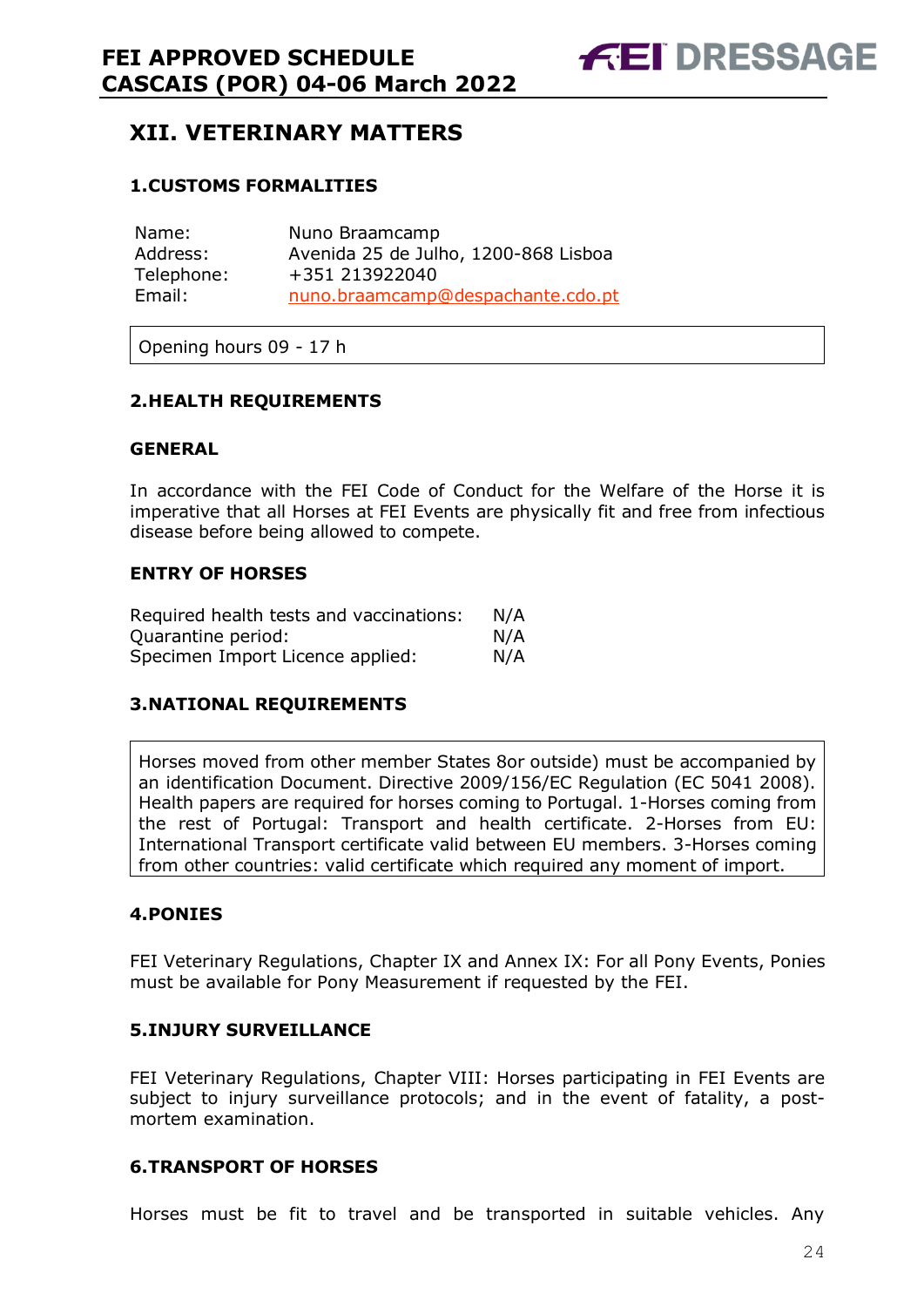government requirements for disease testing and control must be requested well in advance, to ensure that the horse is in compliance by the time of arrival at the border of the country where the Event is taking place. Athletes, or their representatives, have the responsibility to comply with national legislation in both their country of origin and the host nation of the Event. Where necessary athletes must contact local government authorities or veterinary advisors for information regarding animal health requirements and transport legislation. Within the European Union (EU), this includes EU Council Regulation (EC) No 1/2005 concerning the protection of animals during transport within the Member States of the EU.

**FEI DRESSAGE** 

#### <span id="page-24-0"></span>**7.VENUE ARRIVAL INFORMATION & FITNESS TO COMPETE**

#### **7.1 PASSPORTS. FEI General Regulations, Art. 137**

#### **For all issues relating to FEI Horse Passports/FEI Recognition Cards please contact your National Federation.**

All Horses competing at FEI Events must be registered with the FEI.

FEI Passports or FEI Recognition Cards (for those Horses with a national passport approved by the FEI) are compulsory for FEI Events.

NB: Horses entered in CIMs in their country of residence are not required to have an FEI Passport or FEI Recognition Card but must be properly registered with the FEI and identifiable (FEI General Regulations, Art. 137.2).

Athletes who do not present a Horse's Passport and/or Recognition Card, or one that is not correctly validated or fail to meet other passport requirements will be **subject to Sanctions in accordance with Annex VI of the FEI Veterinary Regulations** and may not be allowed to compete.

**NB** for Horses permanently resident in a Member State of the European Union: all Horses must have a national EU passport in compliance with EU Regulations to which a FEI Recognition card is applied. The exception to this being Horses in possession of an FEI passport which has been continually revalidated without interruption.

#### **7.2 VACCINATIONS - EQUINE INFLUENZA. FEI Veterinary Regulations, Art. 1003**

Horses competing at FEI Events must comply with the requirements for Equine Influenza vaccination in accordance with the Veterinary Regulations and as summarised below.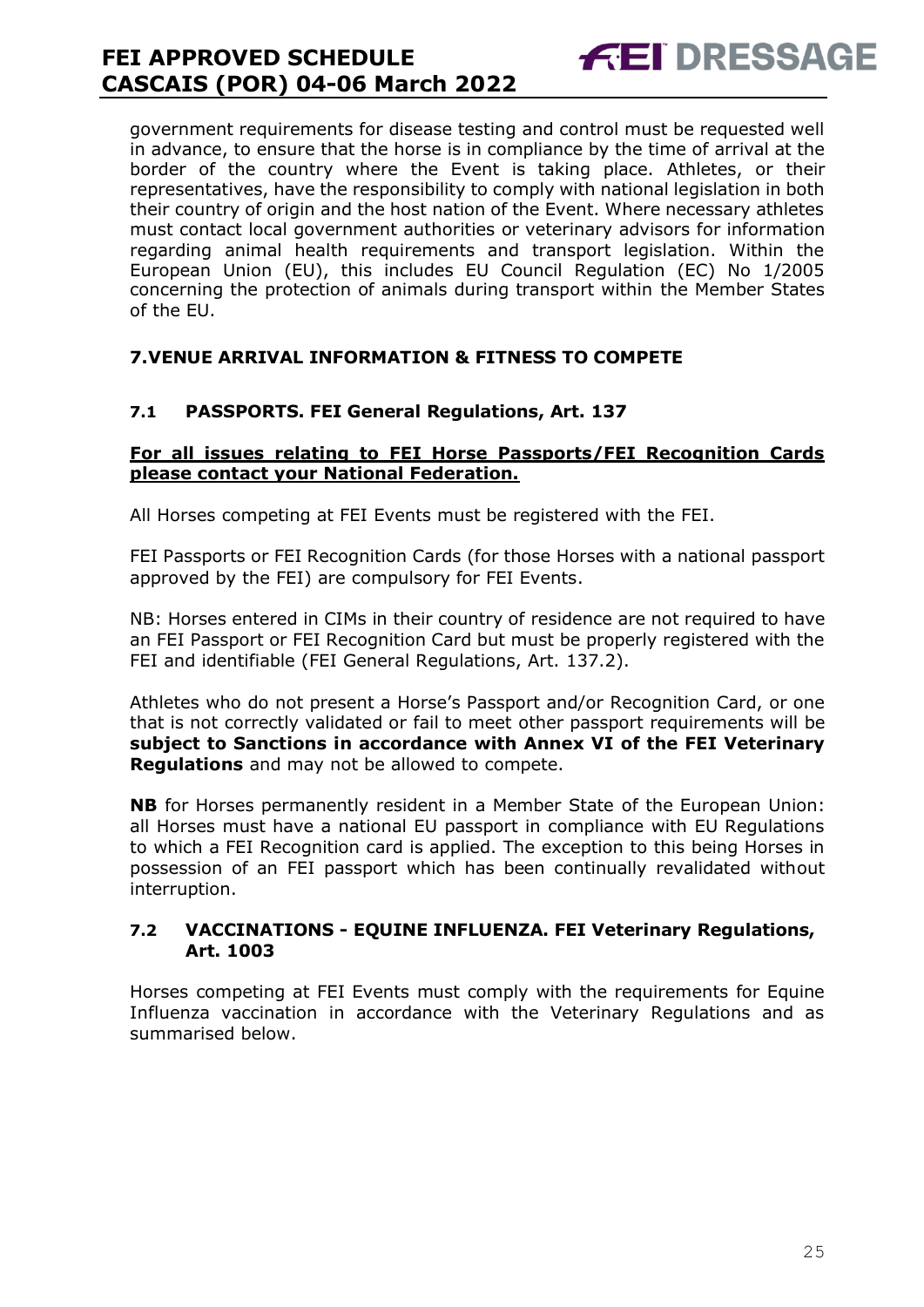

| <b>VACCINATION</b>    | <b>PROTOCOL</b>                                                                                                                                           | <b>ELIGIBILITY TO ENTER</b><br><b>VENUE</b>                                                                                                                            |
|-----------------------|-----------------------------------------------------------------------------------------------------------------------------------------------------------|------------------------------------------------------------------------------------------------------------------------------------------------------------------------|
| <b>Primary Course</b> | $1st$ Vaccination: day 0<br>2 <sup>nd</sup> Vaccination: day 21-92                                                                                        | May compete 7 days after the<br>2 <sup>nd</sup> Vaccination                                                                                                            |
| <b>First Booster</b>  | Within 7 months of the $2^{nd}$<br>vaccination of the<br>Primary<br>Course                                                                                | May compete for 6 months +21<br>days after the 2 <sup>nd</sup> vaccination of<br>the Primary Course<br>Must not compete in the 7 days<br>after receiving a vaccination |
| <b>Boosters</b>       | MINIMUM: within one year of<br>previous booster vaccination<br>IF COMPETING: must be in<br>the 6 months $+21$ days of the<br>booster previous vaccination | Must have been vaccinated<br>within 6 months $+21$ days<br>before arriving at the Event<br>Must not compete in the 7 days<br>after receiving a vaccination             |

All FEI registered Horses intending to compete at FEI Events (including CIMs) must be vaccinated against Equine Influenza in accordance with these Veterinary Regulations. The exception being if the applicable domestic legislation prevents the use of Equine Influenza vaccines within the relevant territory.

#### **7.3 EXAMINATION ON ARRIVAL. FEI Veterinary Regulations, Art. 1031**

On arrival at an Event venue, all Horses must undergo an examination by a veterinarian to confirm their identification from their passport and micro-chip ID (where present), their vaccination status and general health. To protect all horses attending events, any Horse with a questionable health status concerning vaccination, disease or other concerns, must be stabled within the isolation facilities provided by the Organising Committee pending a decision on entering the venue. PRs must fulfil the Horse Health Requirements via the FEI HorseApp in advance of the event which will be checked at the Examination on Arrival.

#### **7.4 HORSE INSPECTIONS. FEI Veterinary Regulations, Art. 1034-1042**

All Horses will be assessed for their fitness to compete during the Horse Inspection. Any Horse demonstrating questionable fitness may be referred to the Holding Box for further veterinary examination. Horses not deemed fit to compete by the Inspection Panel will not be permitted to compete.

#### **7.5 LIMB SENSITIVITY EXAMINATION. FEI Veterinary Regulations, Art. 1048-1053 and Annex VIII**

All Horses are subject to examination under the protocol for abnormal limb sensitivity throughout the period of an Event. For Jumping that includes, but is not limited to, between rounds and before the Jump Off. For Endurance that includes, but is not limited to, pre-ride, during the ride and after the ride. Horses may be examined once or on multiple occasions during the Period of an Event. Horses may be selected for examination under the protocol randomly or they may be targeted. All Horses selected to be tested must submit promptly to the examination or are subject to immediate disqualification. There is no obligation to examine any specific number of Horses at an Event.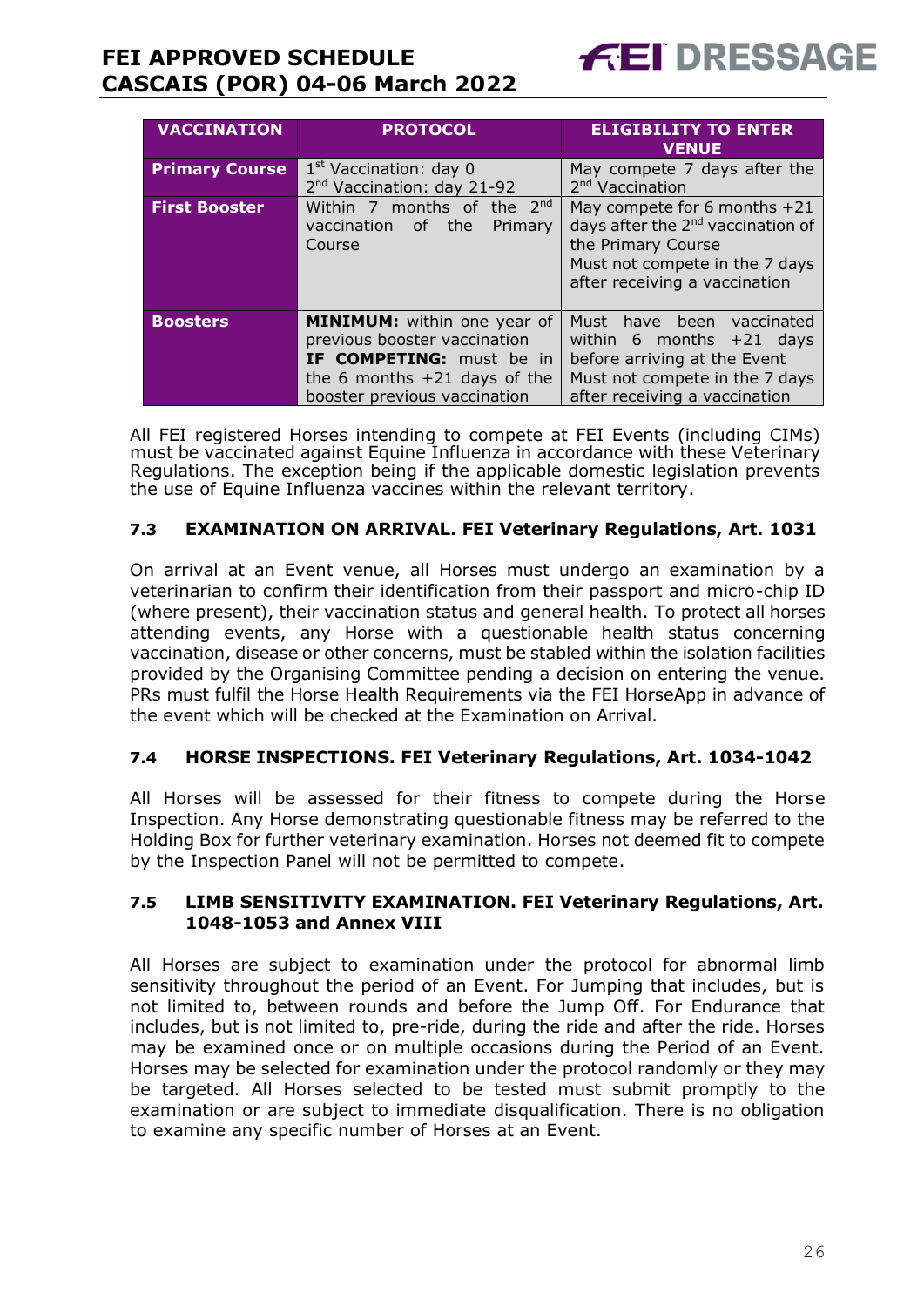#### <span id="page-26-0"></span>**8. EQUINE ANTI-DOPING AND CONTROLLED MEDICATION PROGRAMME (EADCMP). FEI Regulations, Chapter VII**

#### **8.1 SAMPLING. FEI Veterinary Regulations, Chapter VII**

All horses competing at FEI Events may be subject to sampling for the presence of Prohibited Substances in accordance with the Anti-Doping and Controlled Medication Regulations (EADCMRs). Horses may be selected for sampling in accordance with obligatory testing, targeted or random sampling procedures. Refer to FEI Financial Charges for details of fees relating to Equine and Human Anti-Doping program (EADCMP), which OCs/NFs have the right to charge to the athlete (applicable for all FEI events worldwide).

#### **8.2 ELECTIVE TESTING. FEI Veterinary Regulations, Art. 1058**

Elective Testing may be carried out prior to an Event to check for the presence of Prohibited Substances. Please refer to https://inside.fei.org/fei/cleansport/horses for information and details.

# <span id="page-26-1"></span>**XIII. HUMAN ANTI-DOPING**

Athletes can be tested at any FEI Event, by the FEI or by other Anti-Doping Organisations with Testing jurisdiction. Organisers will have the responsibility to provide facilities and staff/volunteers to facilitate such Testing if requested by the FEI as outlined in the FEIs' Anti-doping Rules for Human Athletes (ADRHA), Art. 22.3.

The ADRHA rules are published on the FEI's website at <http://inside.fei.org/content/anti-doping-rules>

# <span id="page-26-2"></span>**XIV.ADDITIONAL INFORMATION**

#### <span id="page-26-3"></span>**1.THE FEI POLICY FOR ENHANCED COMPETITION SAFETY DURING THE COVID-19 PANDEMIC**

The FEI Policy for Enhanced Competition Safety during the Covid-19 Pandemic ("Policy") <https://inside.fei.org/fei/covid-19/return-to-play/policy-tools> is mandatory and applies for any FEI Event taking place **as of 1 July 2020**. The Policy has been developed based on currently accepted best practices by the WHO and US Center for Disease Control (CDC) and will be continually reviewed and updated as more information becomes available. It is not intended to replace the applicable guidance and policies from domestic government and health authorities, but to supplement their recommendations with sport specific considerations.

The OC shall submit the risk assessment and mitigation plan (including name and contact details of the person in charge) to the FEI as an annex to the Event Schedule, **at the latest ten (10) working days before the event's deadline for Definite Entries**.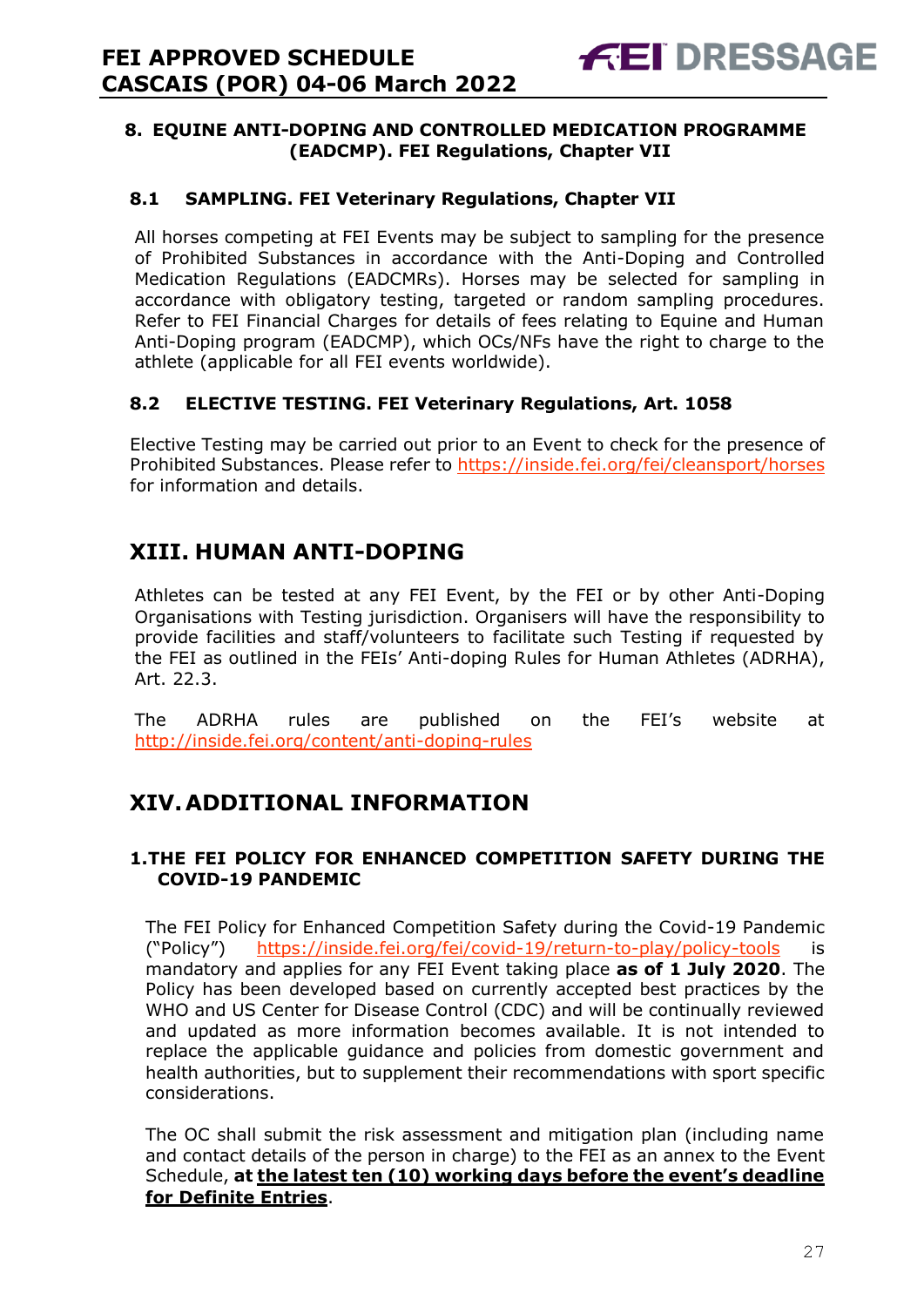Events for which the FEI has not received the documented risk assessment and mitigation measures plan in accordance with Art. 2.1.g) of the Policy, **will be removed from the FEI calendar** in accordance with the FEI General Regulations, Art. 112.3.

**FEI DRESSAGE** 

#### **ASSUMPTION OF RISK / WAIVER OF LIABILITY**

In consideration of being allowed to participate in the Event and related activities, all Participants (as defined in the Policy) acknowledge, appreciate, and agree that:

- 1. Participation includes possible exposure to and illness from infectious diseases including but not limited to COVID-19. While particular rules and personal discipline may reduce this risk, the risk of serious illness and death does exist; and,
- 2. The Participants knowingly and freely assume all such risks, both known and unknown, even if arising from the negligence of the OC or others, and assume full responsibility for their participation; and,
- 3. The Participants willingly agree to comply with the stated and customary terms and conditions for participation as regards protection against infectious diseases. If, however, a Participant observes any unusual or significant hazard during their presence or participation, the Participant will remove themself from participation and bring such to the attention of the nearest official immediately; and,
- 4. The Participants, for themselves and on behalf of their heirs, assigns, personal representatives and next of kin, HEREBY RELEASE AND HOLD HARMLESS THE OC AND THE FEI, their officers, officials, agents, and/or employees, other participants, sponsoring agencies, sponsors, advertisers, and if applicable, owners and lessors of premises used to conduct the event ("RELEASEES"), WITH RESPECT TO ANY AND ALL ILLNESS, DISABILITY, DEATH, or loss or damage to person or property, WHETHER ARISING FROM THE NEGLIGENCE OF RELEASEES OR OTHERWISE, to the fullest extent permitted by law.

The Participants confirm to have read this release of liability and assumption of risk agreement, fully understand its terms, and understand that they have given up substantial rights.

#### <span id="page-27-0"></span>**2.INSURANCES AND NATIONAL REQUIREMENTS**

Equestrian sports involve inherent dangerous risks. To the greatest extent permitted by law, the FEI and the FEI Event Organiser shall NOT be liable for any damages relating to loss of property or injury of any kind to Athletes, Owners, Support Personnel or Horses at or in connection with an FEI Event and the FEI expressly excludes all such liability.

#### **2.1 ATHLETES, OWNERS AND SUPPORT PERSONNEL**

#### **2.1.1 Personal Accident and Health Insurance**

It is your responsibility as an Athlete/Owner/ Support Personnel to ensure that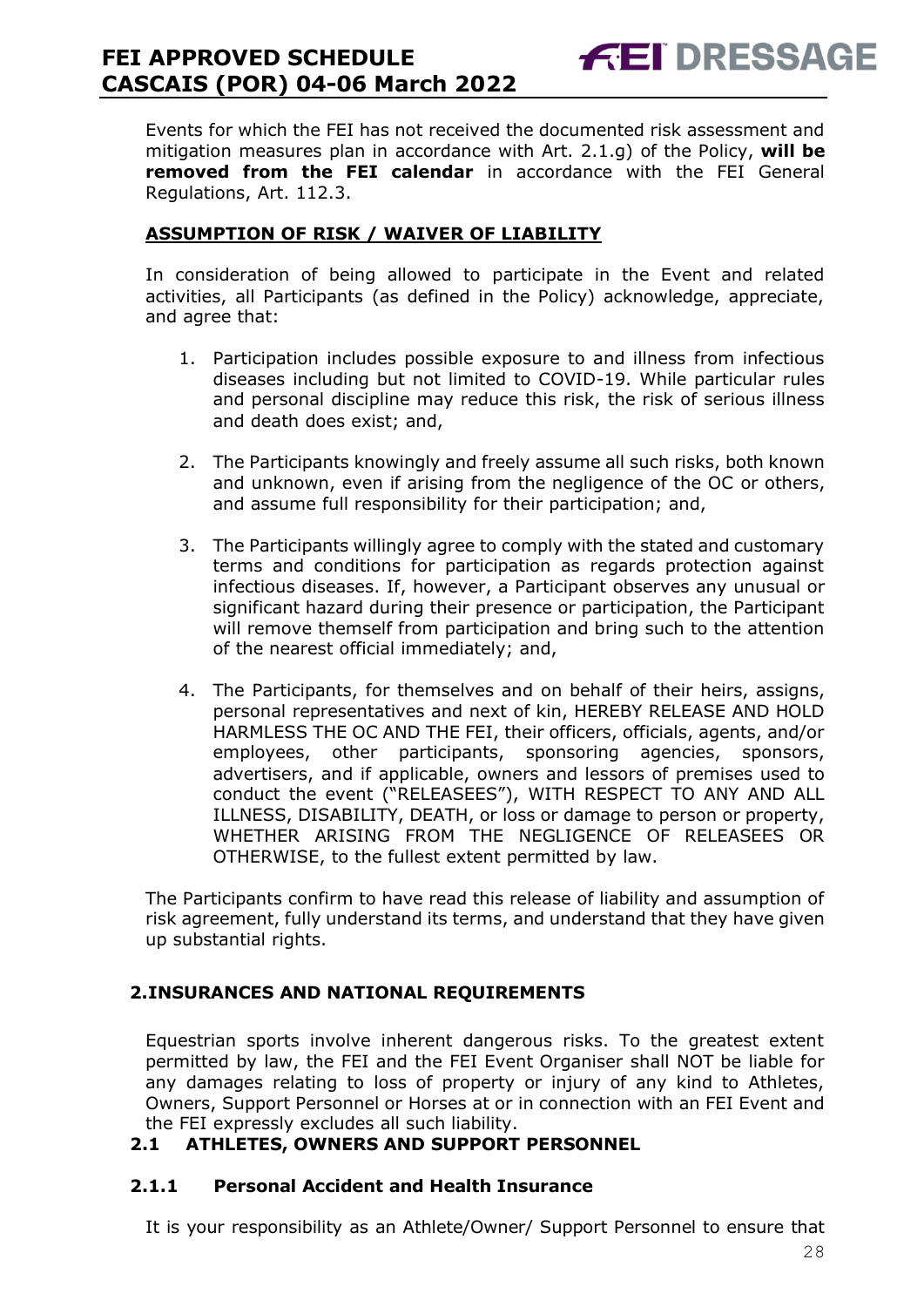you have adequate personal accident insurance in place to cover your participation at FEI Events and in particular to insure against any personal injury or medical expenses arising from an accident, injury or illness which may occur at a FEI Event.

**FEI DRESSAGE** 

You should check with your National Federation to confirm if your National Federation's insurance policy (if any) covers personal accidents and/or illnesses which may occur when you are attending at/participating in FEI Events.

If your National Federation does not have a personal accident/health insurance policy or if the National Federation's insurance policy does not cover personal accident or health claims, then you should obtain your own personal accident and health insurance policy to cover your attendance/participation at FEI Events.

#### **2.1.2 Personal Property Insurance**

You should also ensure that you are insured against property loss, theft or damage which may occur at an FEI Event.

Again, the advice is to check with your National Federation to confirm if they have an insurance policy in place which would cover you in case of such property loss, theft or damage. If not, then you should obtain your own personal property insurance to cover such situations.

#### **2.1.3 Press Equipment**

Press equipment and other items left in the Press workroom, Press lockers, the Press Tribune or anywhere on the showgrounds are left entirely at the owner's risk. The Organising Committee does not accept any responsibility for any loss or damage to such equipment or items. Members of the Press are advised not to leave any equipment or personal items unattended.

#### **2.2 ATHLETES AND OWNERS**

#### **2.2.1 Third Party Liability Insurance**

As an Athlete/Owner you are personally responsible for damages to third parties caused by you, your employees, Support Personnel, your agents or your Horses. You are, therefore, strongly advised to take out third-party liability insurance providing full coverage in relation to FEI Events at home and abroad, and to keep the policy up to date.

The FEI and the Organiser will NOT be responsible for any damage caused to third parties by you, your employees, Support Personnel, your agents or your Horses.

#### **2.2.2 Additional Liability Information**

N/A

#### **2.2.3 Horse Insurance**

As an Owner you should ensure that your Horses are adequately insured against any injuries or illnesses they may sustain while participating at a FEI Event.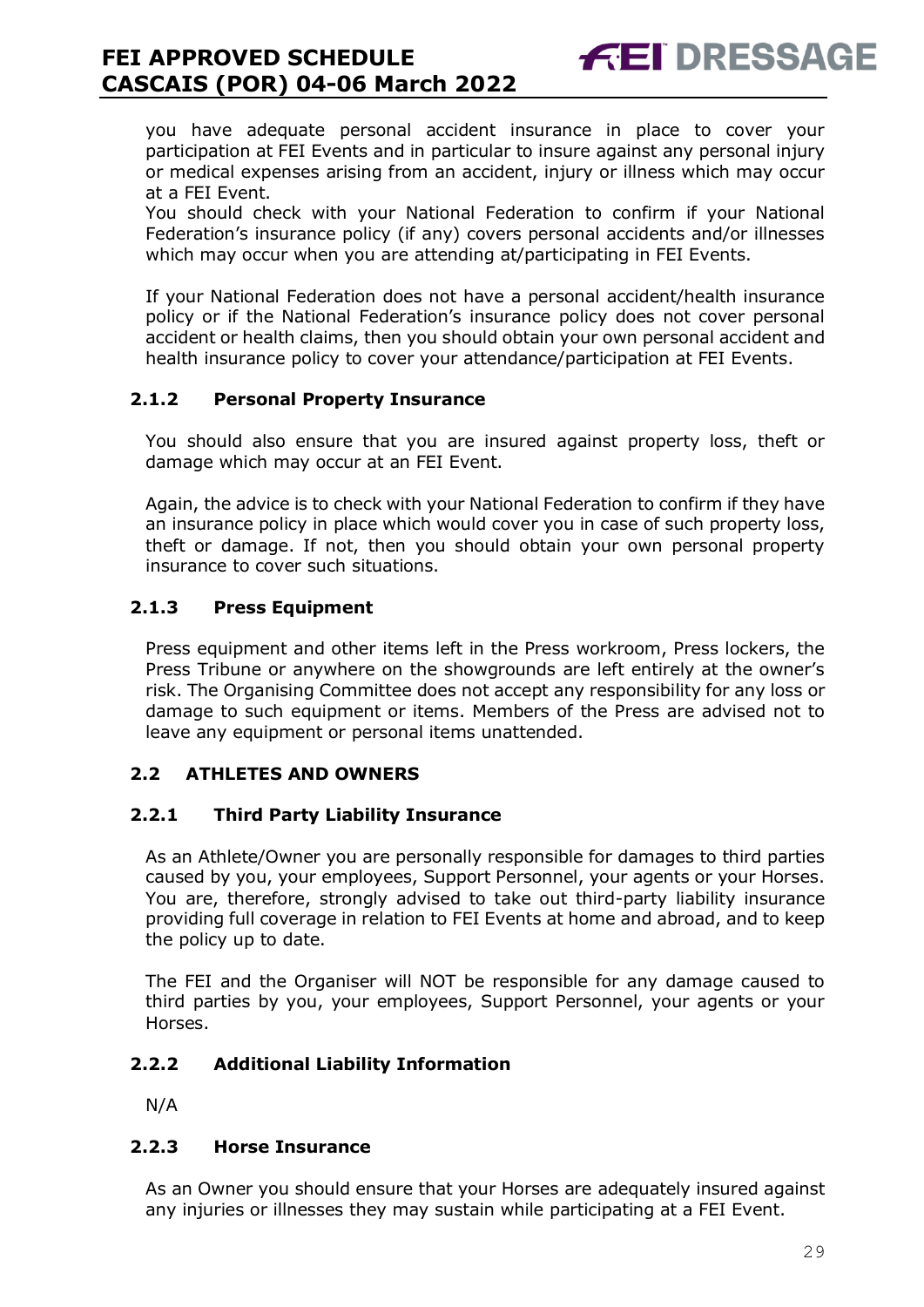#### <span id="page-29-0"></span>**3.PROTESTS/APPEALS**

To be valid, all Protests and Appeals must be made in writing and accompanied by a deposit of CHF 150.- or equivalent, as mentioned in the FEI General Regulations, Art. 161-162: [https://inside.fei.org/content/general](https://inside.fei.org/content/general-regs-statutes)[regs-statutes](https://inside.fei.org/content/general-regs-statutes)

#### <span id="page-29-1"></span>**4.DISPUTES**

In the event of any discussion concerning the interpretation of the schedule (in translated languages), the English version will be decisive.

#### <span id="page-29-2"></span>**5.MODIFICATION TO SCHEDULE**

In exceptional circumstances, together with the Approval of the Chefs d'Equipe, host NF delegate, if any, and the Ground Jury, the OC may change the schedule in order to clarify any matters arising from an omission or due to unforeseen circumstances. Any such changes must be notified to all Athletes and Officials as soon as possible and they must be reported to the FEI by the Foreign Judge.

#### <span id="page-29-3"></span>**6.ADDITIONAL INFORMATION FROM THE ORGANISER**

- DOGS All dogs must be leashed and affixed to a human or stationary object on the showground and in the stable area. Violation of this rule will incure a fina of CHF 100 per offence and, in case of repeated offence at the Event, may lead to exclusion from the Venue (Art. 109.13 General RG) - SMOKING Smoking is not allowed in the stables

Is mandatory for all person to have an negative test to Covid 19, it can be an antigenic test valid for 48hours our an PCR test valid for 72 hours.

| <b>Event's Category</b>               | <b>Age of Athletes</b>                                   | <b>Age of Horses</b>        |
|---------------------------------------|----------------------------------------------------------|-----------------------------|
| <b>Grand Prix/Grand Prix Special/</b> | As of 16 <sup>th</sup> year                              | Min 8 y.o.                  |
| <b>Grand Prix Freestyle/</b>          |                                                          |                             |
| Intermediate II/Intermediate          |                                                          |                             |
| A/ Intermediate B                     |                                                          |                             |
| <b>Prix St. Georges/Intermediate</b>  | As of 16 <sup>th</sup> year                              |                             |
| I/ Intermediate I Freestyle           |                                                          | Min. 7 y.o.                 |
| CH-Y/CDIY/CDIOY                       | As of $16th$ year to end $21st$ year                     | Min. 7 y.o.                 |
| CH-J/CDIJ/CDIOJ                       | As of $14th$ year to end $18th$ year                     | Min. 6 y.o.                 |
| CH-P/CDIP/CDIOP                       | As of $12th$ year to end $16th$ year                     | Min. 6 y.o.                 |
| CH-Ch/CDICh/CDIOCh                    | As of $12^{th}$ year to end $14^{th}$ year               | Min. 6 y.o.                 |
| CH-U25/CDIU25/CDIOU25                 | As of 16 <sup>th</sup> year to end 25 <sup>th</sup> year | Min. 8 y.o.                 |
| <b>CDIAm</b>                          | As of 26 <sup>th</sup> vear                              | Min. 7 y.o.                 |
|                                       |                                                          | Medium tour Min. 8 y.o.     |
| <b>CDIYH</b>                          | As of $16th$ year                                        | Min. $5 y.o. - Max. 7 y.o.$ |
| CH-M-YH-D                             | As of 16 <sup>th</sup> year                              | $5$ y.o. / 6 y.o. / 7 y.o.  |
|                                       |                                                          |                             |

#### **Age of Athletes and Horses according to the Event's Category:**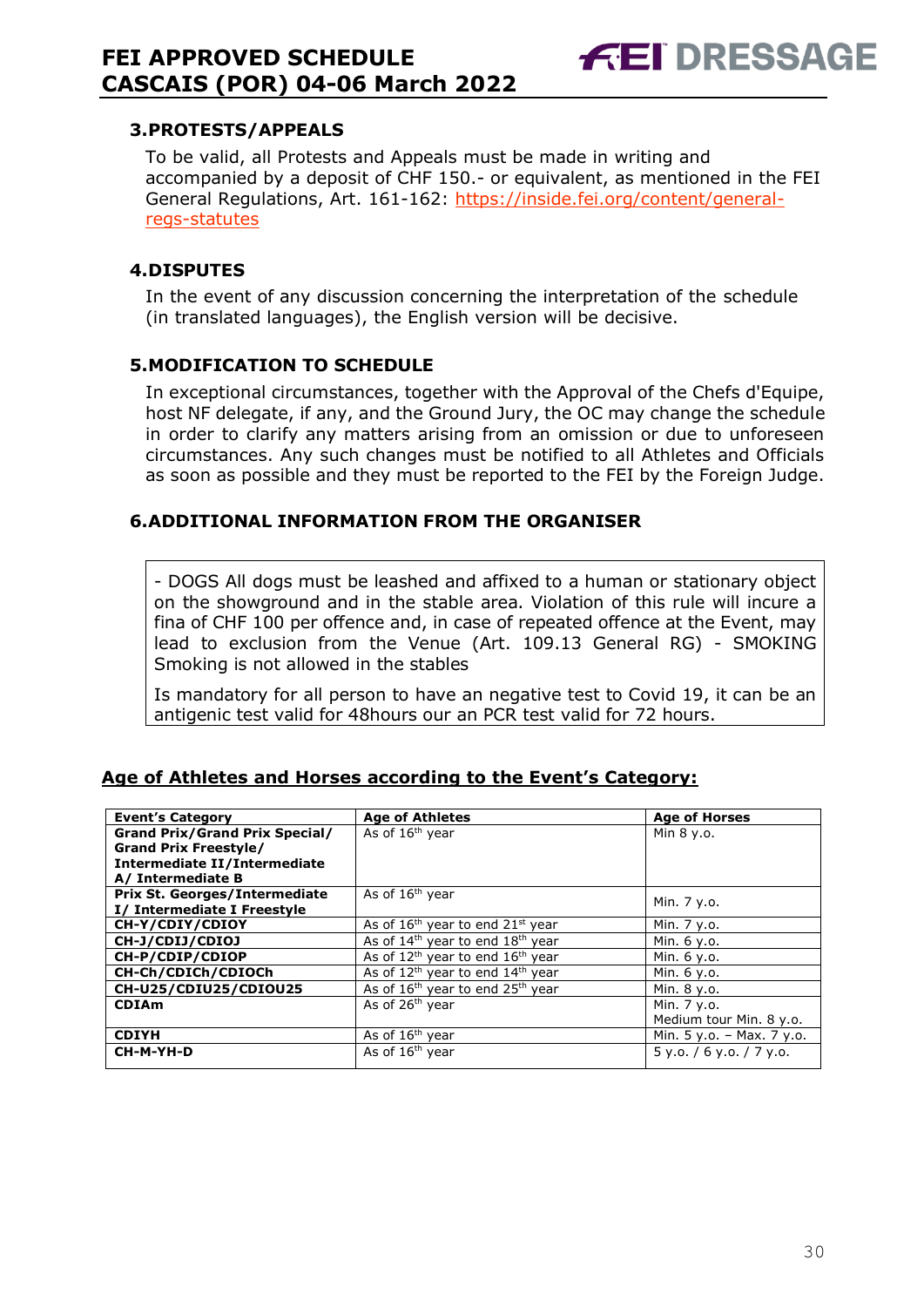#### **DEDUCTIONS FROM PRIZE MONEY AT COMPETITIONS:**

Full details of any deductions from prize money must be outlined in the schedule. This includes government taxes. If it is necessary for Organisers to deduct such taxes, they must provide participants with an official form indicating the amount of tax deducted.

The tax form must be provided to the athletes upon arrival and returned to the Organiser prior to departing.

#### **IMPORTANT**

#### **The total amount of prize money shown for each Competition in the schedule must be distributed. (FEI General Regulations, Art. 127-128)**

The value of the  $1<sup>st</sup>$  prize must not exceed  $1/3$  of the total prize money announced for the competition. Distribution of prize money: distributed to 25 % of participants. If there are between 5 and 19 athletes in the competition, min 5 prizes must be distributed.

If there are 4 or less athletes in the competition, the table below applies.

| Number of<br><b>Starters</b> |     | 2   | 3   | 4   | From 5 and<br>above                                        |
|------------------------------|-----|-----|-----|-----|------------------------------------------------------------|
| $1^{\rm st}$                 | 33% | 33% | 33% | 33% | All the                                                    |
| 2 <sub>nd</sub>              |     | 25% | 25% | 25% | prize                                                      |
| 3 <sup>rd</sup>              |     |     | 20% | 20% | money                                                      |
| 4 <sup>th</sup>              |     |     |     | 15% | scheduled                                                  |
| Total<br>distributed         | 33% | 58% | 78% | 93% | must be<br>distributed<br>among all<br>placed<br>athletes. |

The amount to be given to each athlete must be stated in the schedule.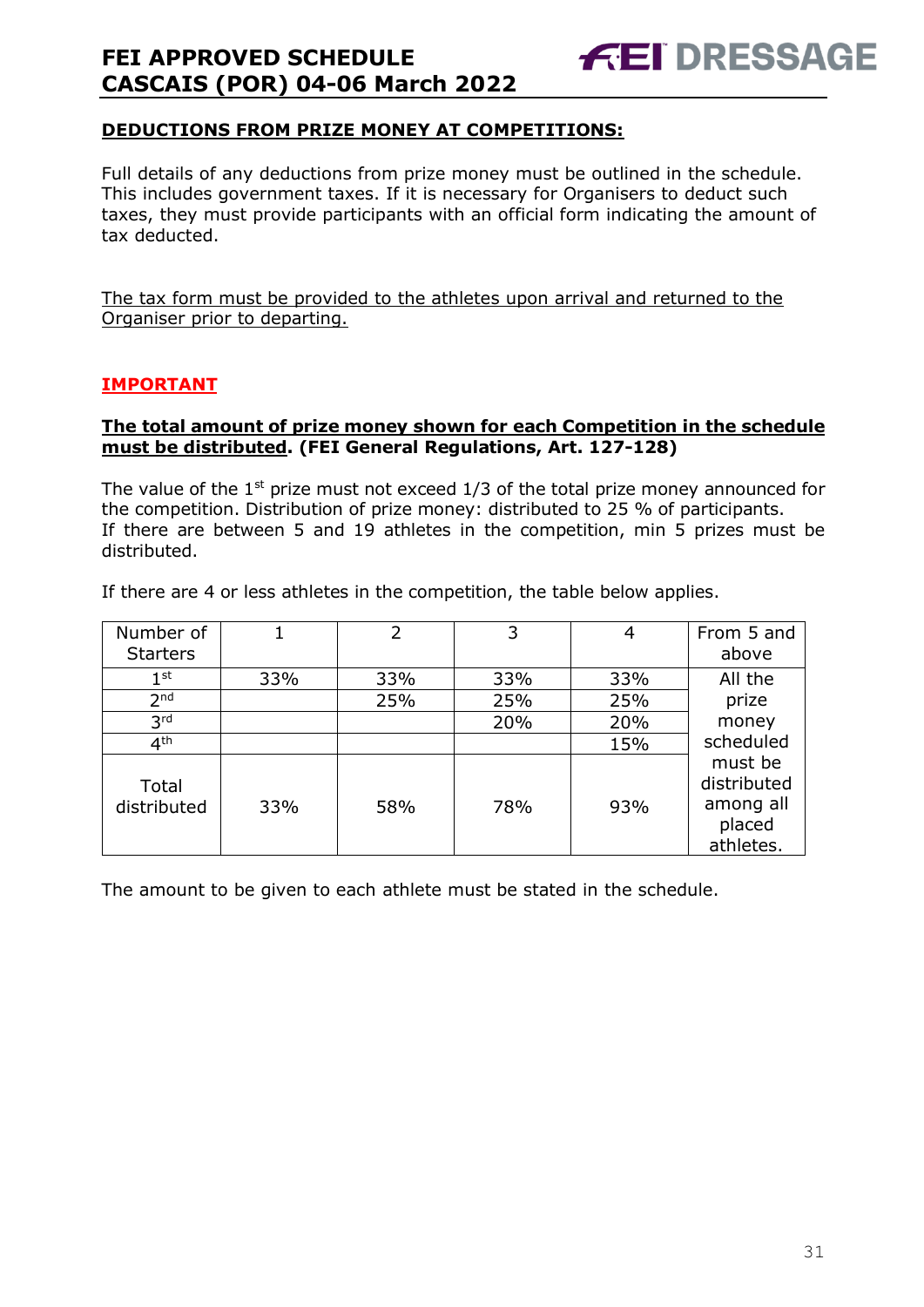# <span id="page-31-0"></span>**XV. ANNEXES**

#### <span id="page-31-1"></span>**1. FEI ENTRY SYSTEM**

Please fill the form below in order to provide you and the other members of your committee or your IT Providers access to the FEI Entry System.

| FEI $ID^1$ :    | 10164177                                               |                      |  |  |
|-----------------|--------------------------------------------------------|----------------------|--|--|
| Name*:          | <b>GAMBINI</b>                                         |                      |  |  |
| First Name*:    | Adele                                                  |                      |  |  |
| E-Mail*:        | geral@centrohipicocostaestoril.com                     |                      |  |  |
| Access Rights*: | $\boxtimes$ Admin <sup>2</sup><br>Consult <sup>3</sup> |                      |  |  |
| FEI $ID1$ :     | 10034629                                               |                      |  |  |
| Name*:          | QUEIROZ                                                |                      |  |  |
| First Name*:    | Goncalo                                                |                      |  |  |
| $E-Mail*$ :     | goncalo@gqhorses.pt                                    |                      |  |  |
| Access Rights*: | $\boxtimes$ Admin <sup>2</sup><br>Consult $3$          |                      |  |  |
| FEI $ID^1$ :    |                                                        |                      |  |  |
| Name*:          |                                                        |                      |  |  |
| First Name*:    |                                                        |                      |  |  |
| E-Mail*:        |                                                        |                      |  |  |
| Access Rights*: | Admin <sup>2</sup>                                     | Consult <sup>3</sup> |  |  |

<sup>1)</sup> If already have an FEI user account.

- <sup>2)</sup> Provide you the required access to manage entries and substitutions and download entries/lists.
- 3) You are just able to consult and download the entries/lists.
- \*) Mandatory Fields